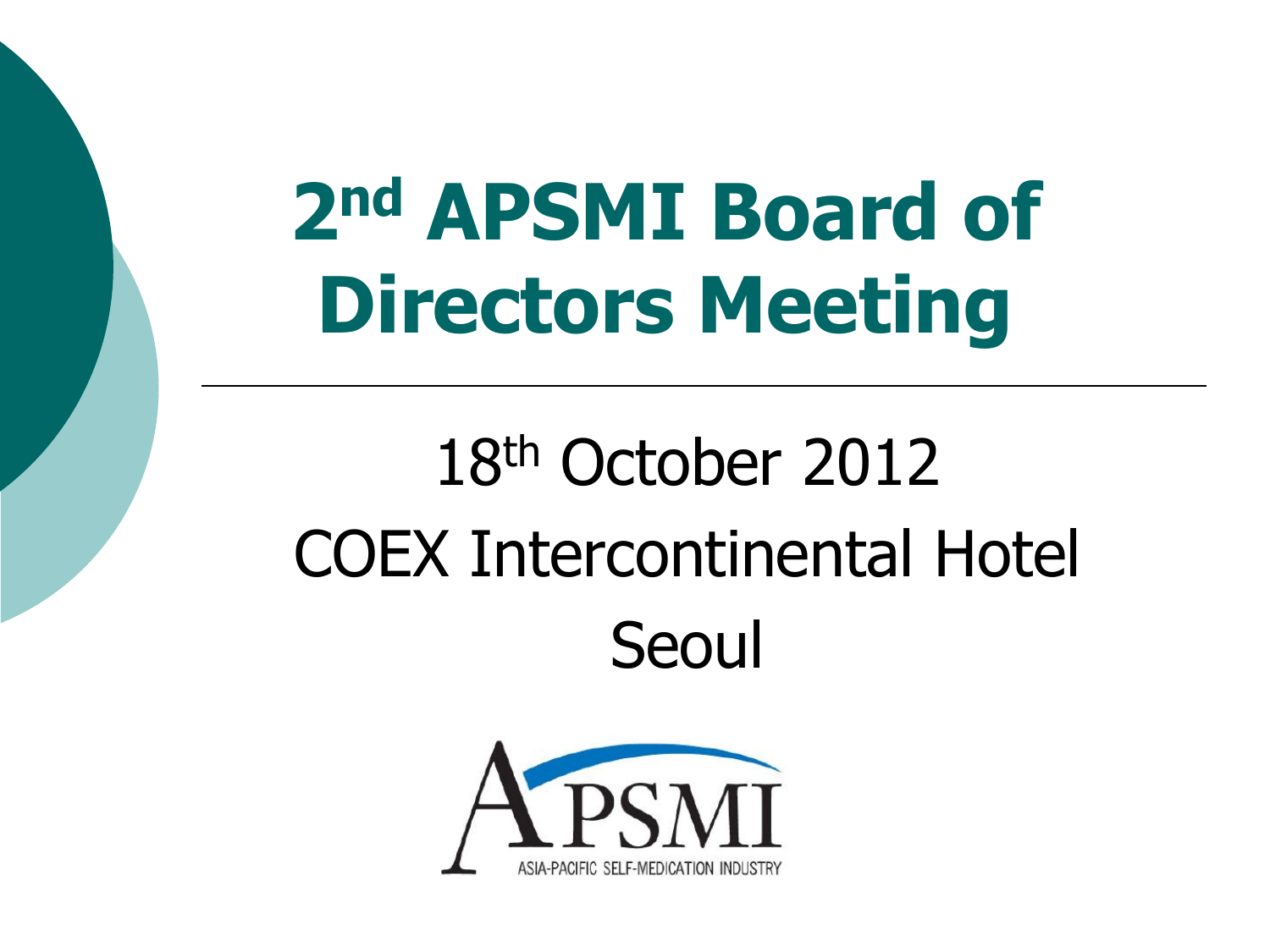# **Today's Agenda**



- **1. Confirmation of minutes of 1st APSMI Board of Directors Meeting, 7th October 2011**
- **2. Membership development**
- **3. Activities and Accounting Report in 2012**
- **4. 9th WSMI AP Regional conference & 1st APSMI GA**
- **5. Activities and the budget in 2013**
- **6. The 2nd APSMI General Assembly Meeting**
- **7. Topics from member associations**
- **8. Announcement**
- **9. Others**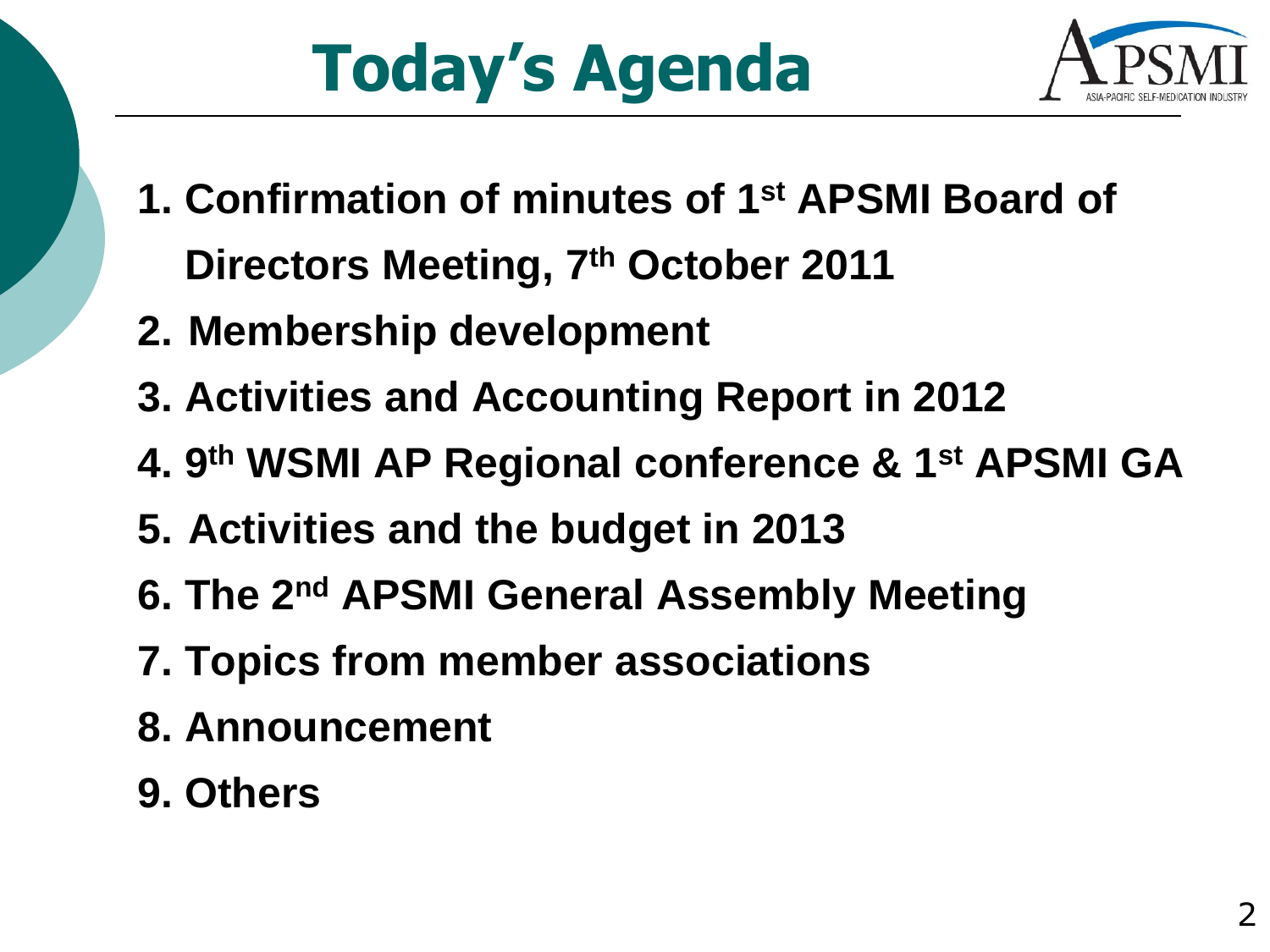# **Member Replacement**



#### Board Member, National Association

#### *KPMA*

Ms. Han Byul (Kristeen) Jhung, team leader of international affairs: Succeeded Ms. Heeha Kim *TPMMA*

 Ms. Sylvia Tsai, Vice Director of OTC Committee, Succeeded Ms. Iris Wang

#### *TSMIA*

 Ms. Malinee Uditananda, President, Succeeded Dr. Noppadon Adjimatera

#### Board Member, Corporate

#### *Daiichi-Sankyo HC*

Mr. Yoshiki Nishii, new President of Daiichi-Sankyo HC Succeeded Mr. Toshio Takahashi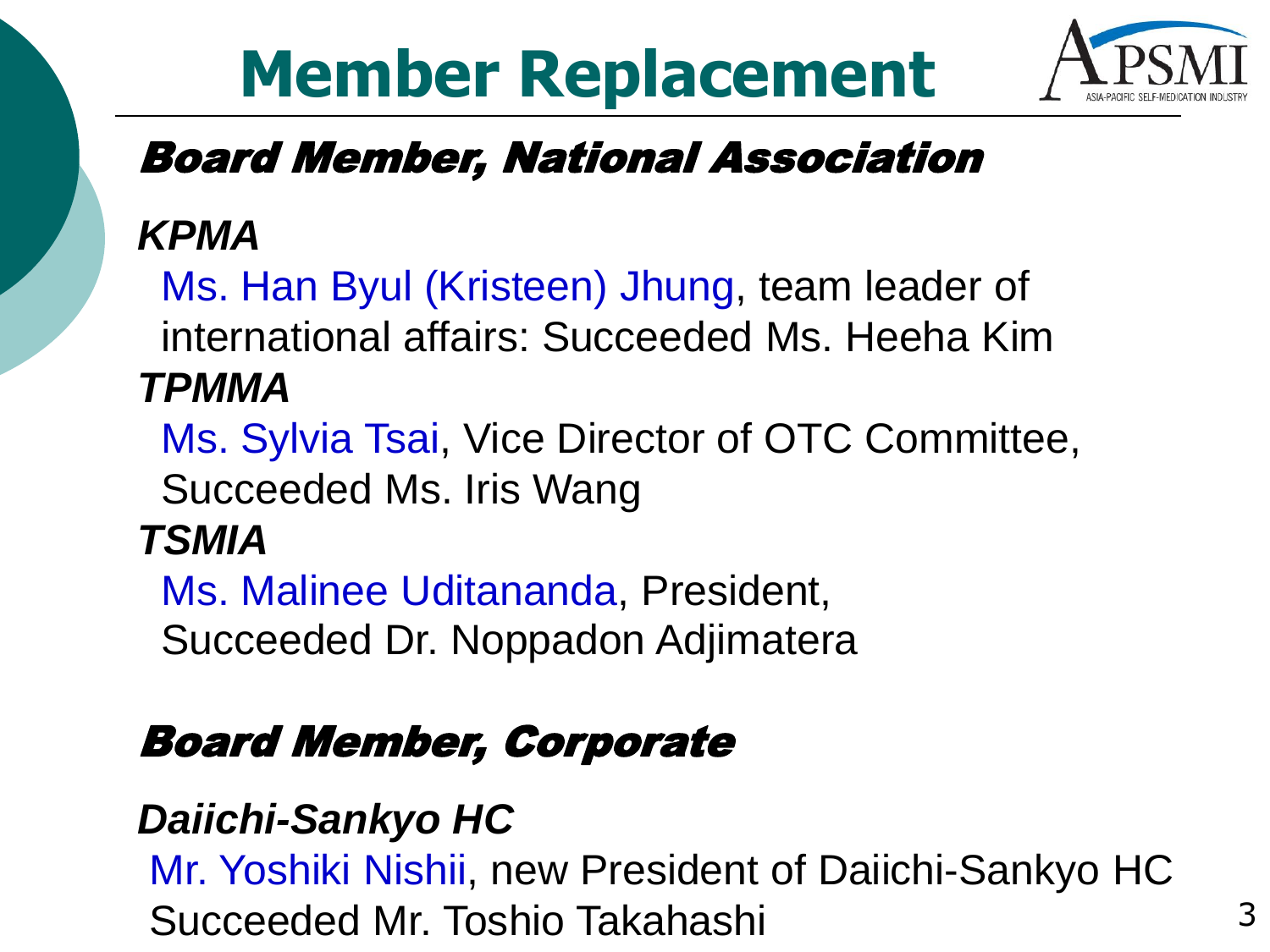

## **New Chairperson of APSMI Ms. Eun Sun Kim**

Chairperson of Boryung Pharmaceutical Co. Ltd. Chairman, OTC Drug Promotion Committee of KPMA Vice-Chairperson of APSMI

### **Nominated new Vice- Chairperson Mr. Seiichi Sato**

President & CEO of Sato Pharmaceutical Co. Ltd. Vive-Chairman of WSMI, Vice-Chairman of JSMI Chairperson of APSMI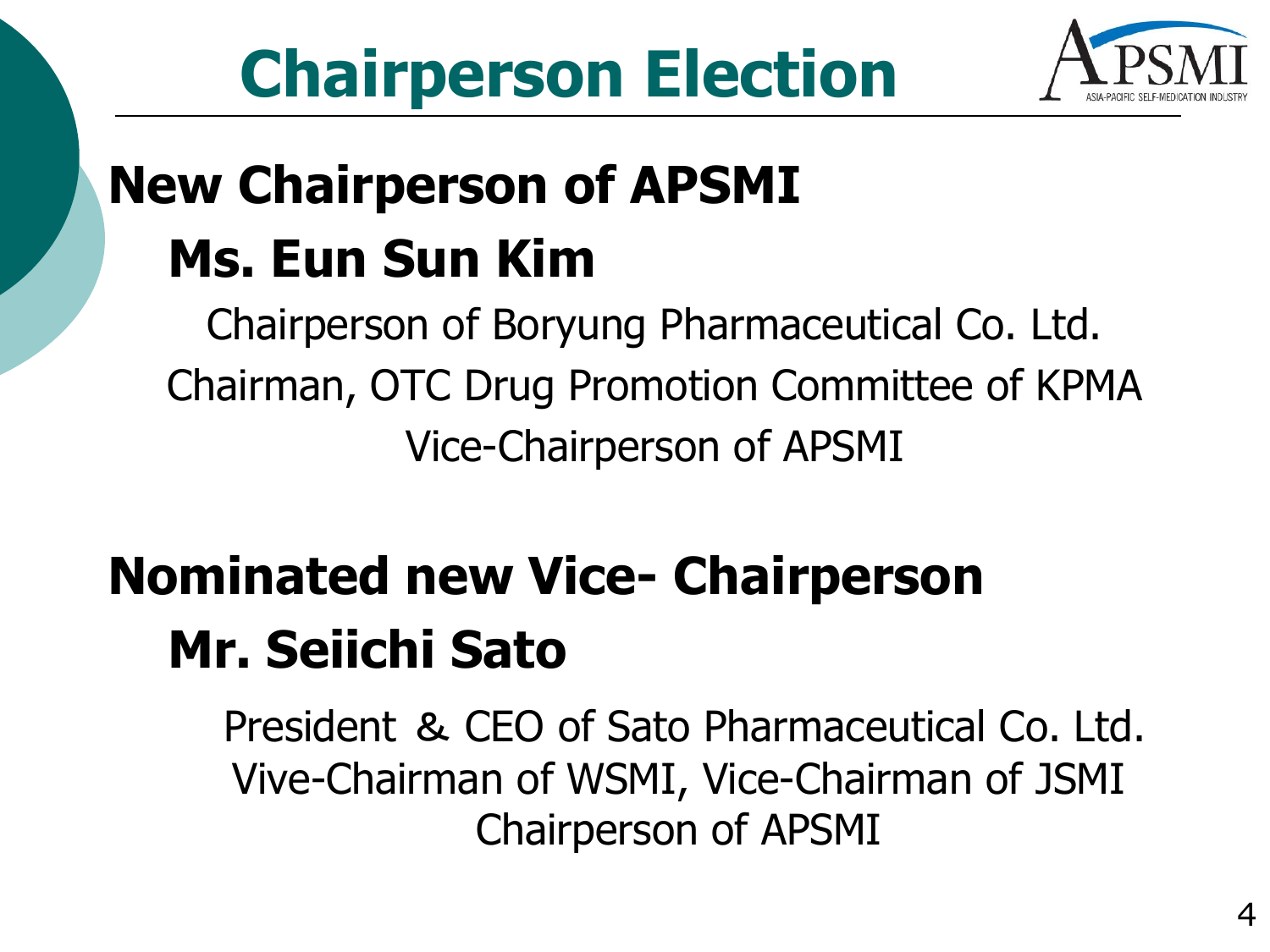

### **APSMI Activities in 2011, 2012**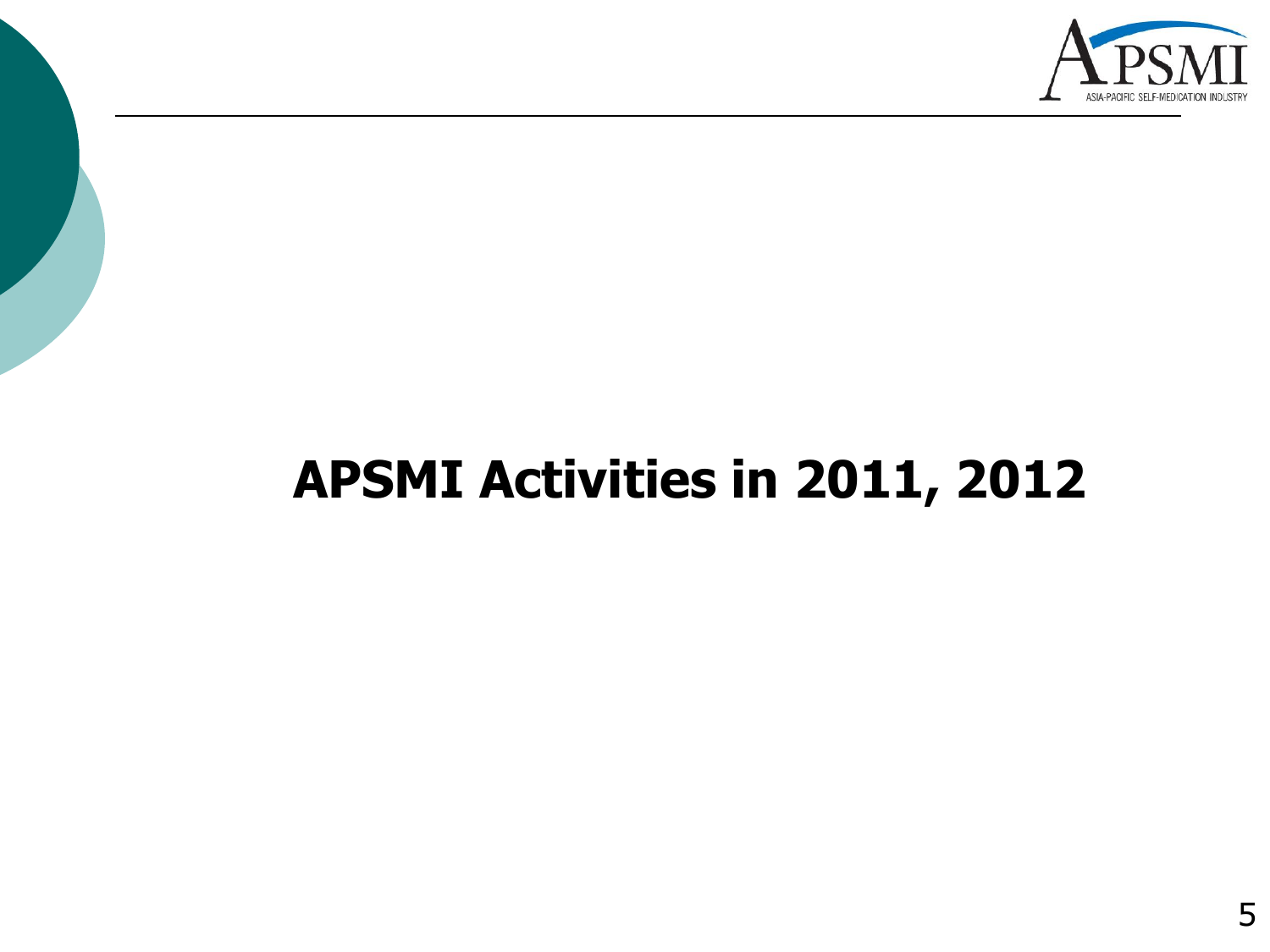

**APSMI shall contribute the development of consumer healthcare industries, especially OTC industries in Asia-Pacific region with the consensus of the members to promote the responsible Self-Medication in Asia Pacific region, and with the exchanging and sharing information**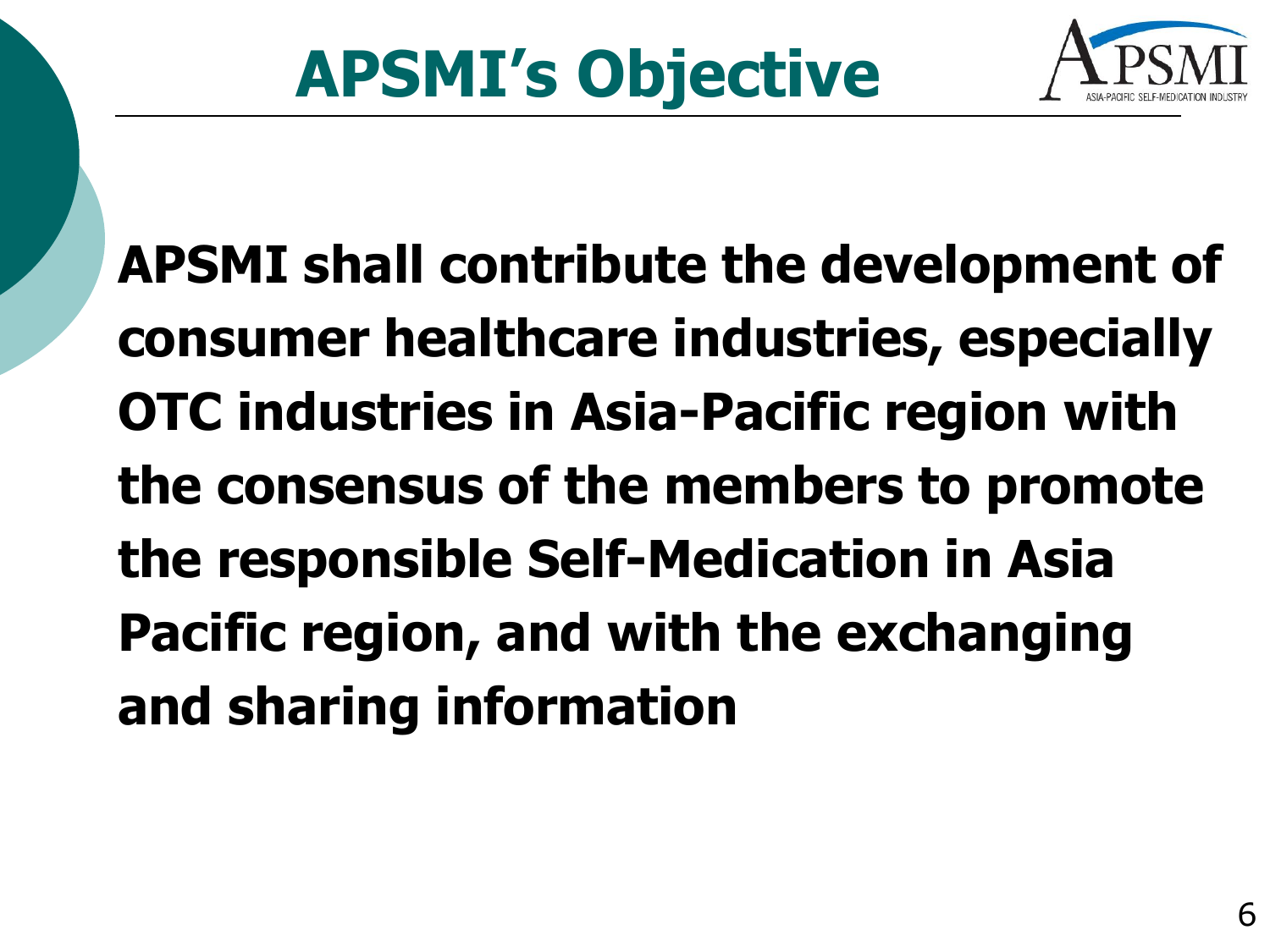

**Regulation (including Rx-to-OTC Switching) and Self-Medication were selected as projects for exchanging and sharing information, and Mutual understanding.**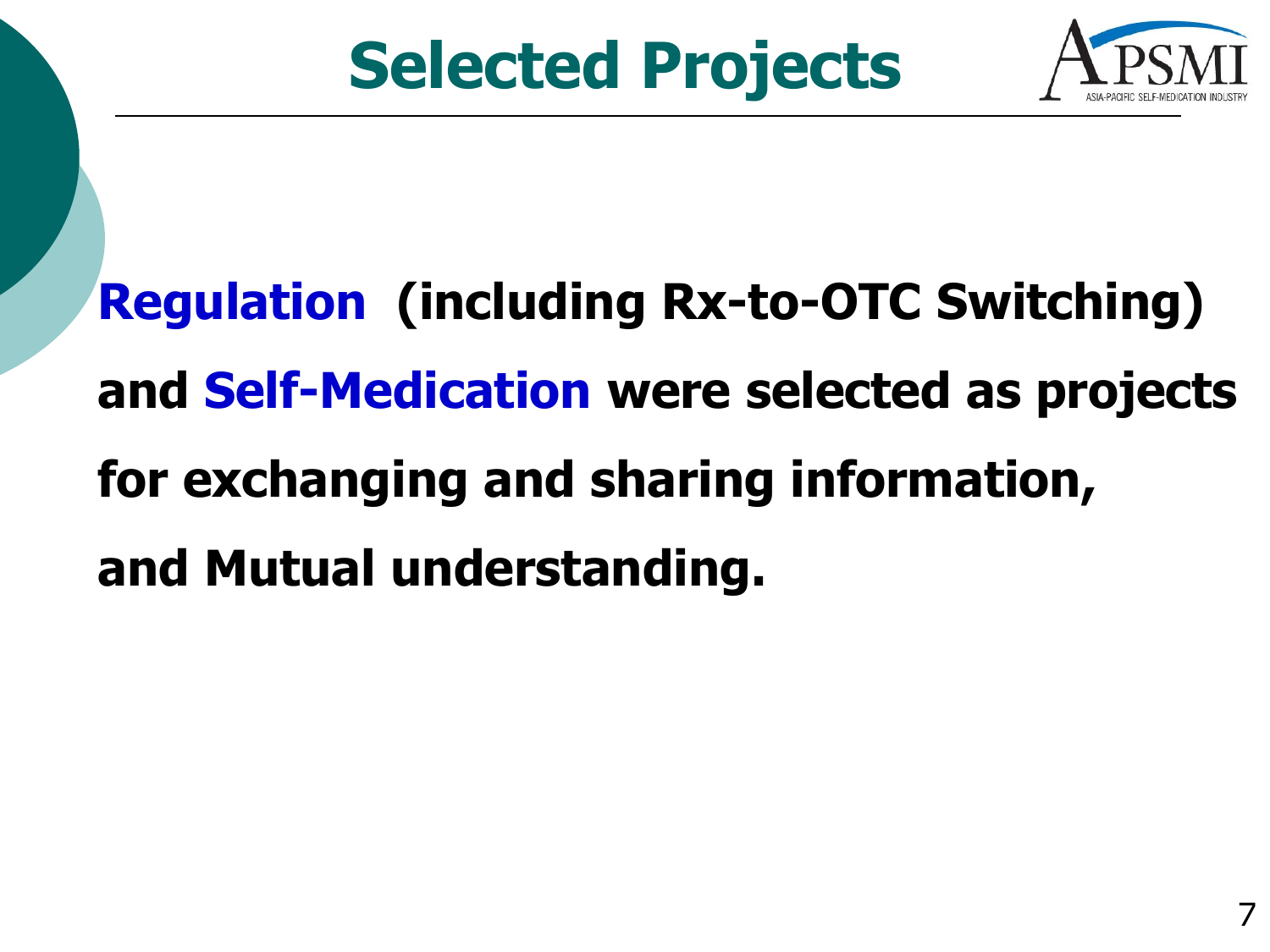

 **Promote the development of consumer healthcare industries, especially OTC industry, and revitalize OTC market through enhancing each country's Self-Medication and optimizing OTC regulation in the Asia-Pacific region.**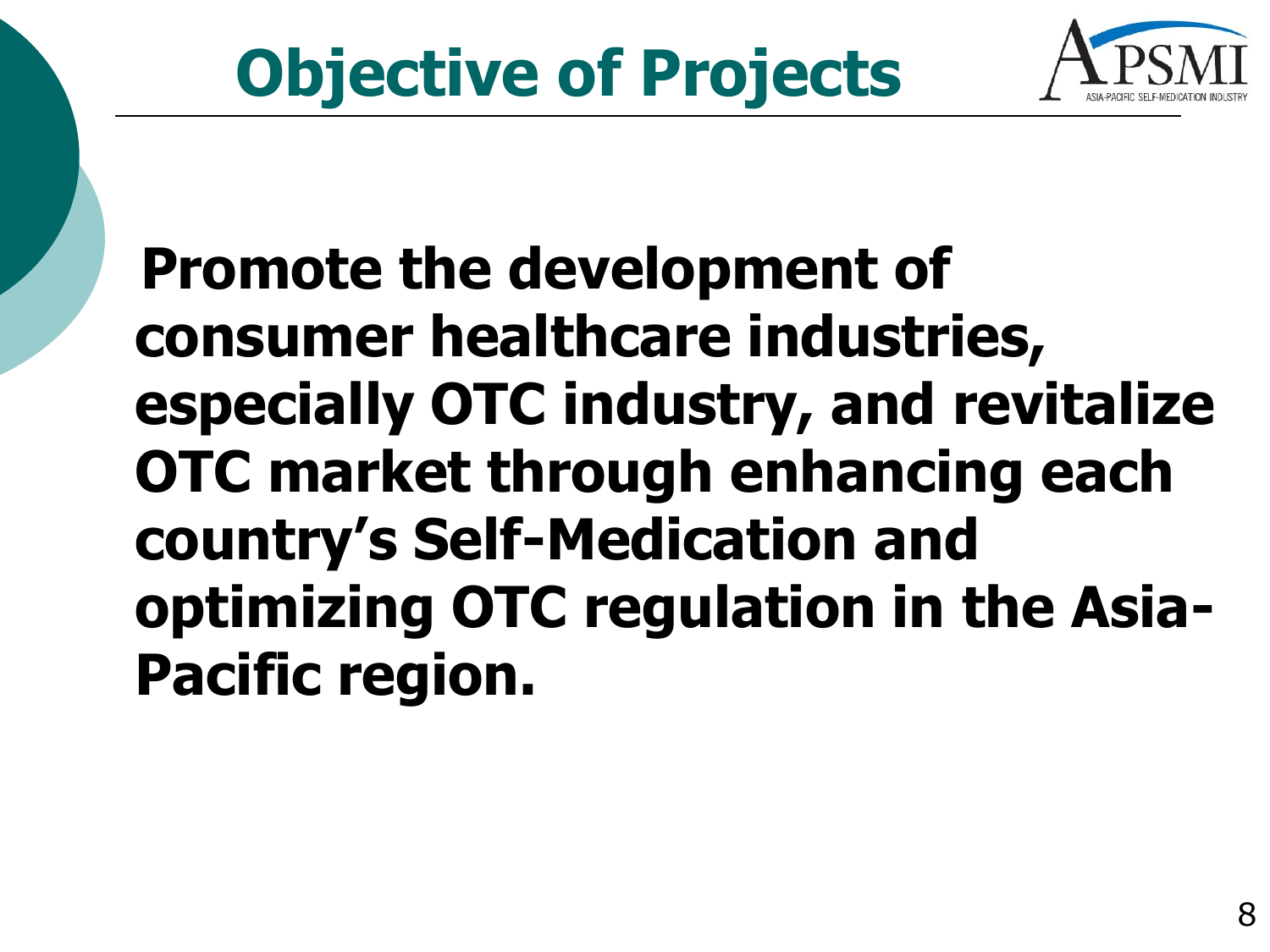# **Expected Outcome of Projects**

- ・Promotion of consumer's health by carrying forward Self-Medication
- ・Improvement and optimization of OTC regulation in each country
- ・Quick launch of OTC medicines necessary for consumers including switch OTCs on the market
- ・Improvement of the access to OTC medicines and revitalization of OTC market
- ・Reduction of the healthcare expenditure covered by health insurance  $\frac{9}{9}$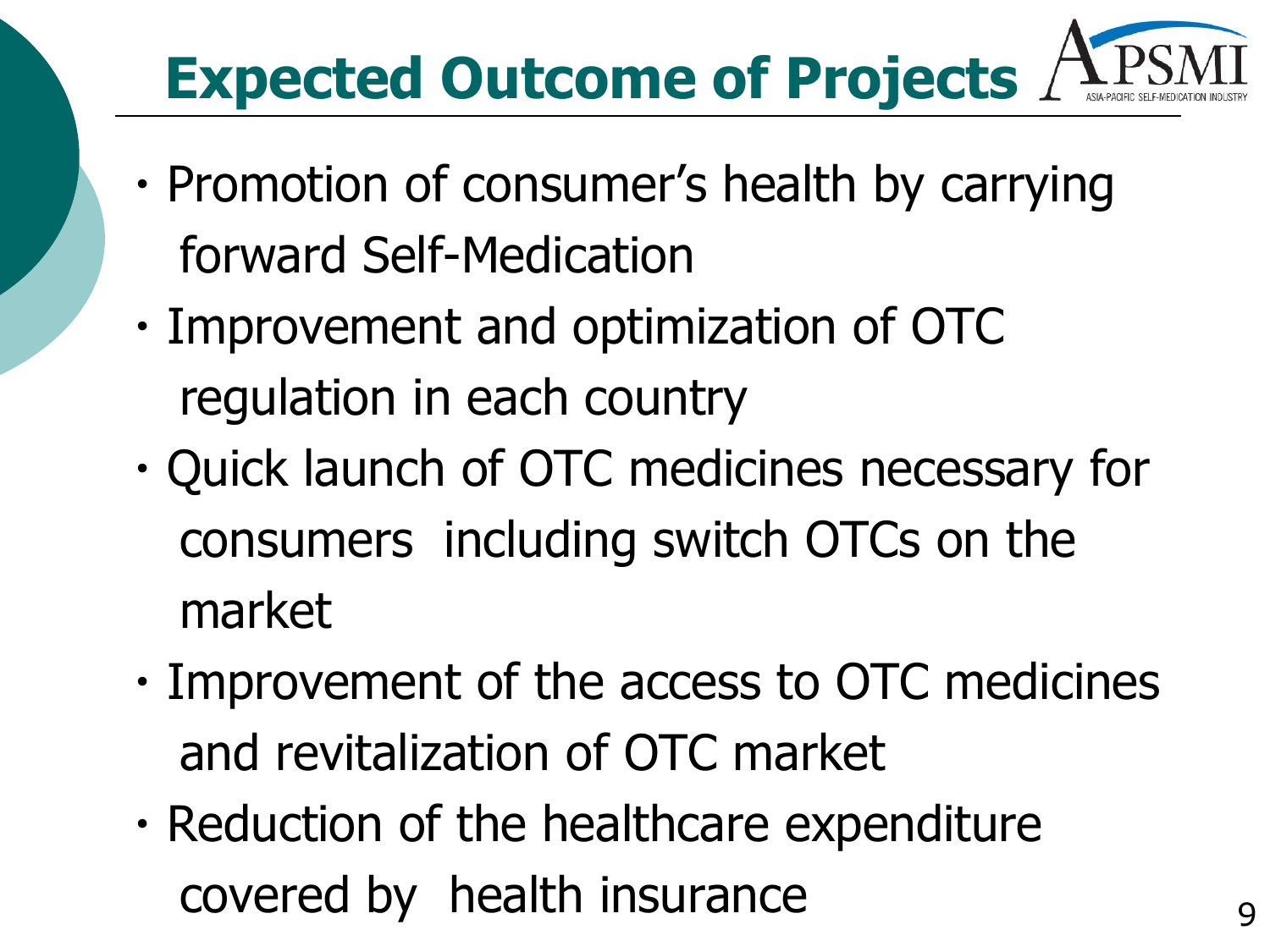# **Tasks to be Achieved**



- ・**Gaining the understanding by healthcare professionals and health authorities for promoting Self-Medication and using OTC medicines including switch OTCs**
- ・**Gaining the understanding by each regulatory authority for the optimization of OTC regulation**
- ・**Consultation with relevant parties including regulatory authorities for implementation of optimized OTC regulation in Asia-Pacific region**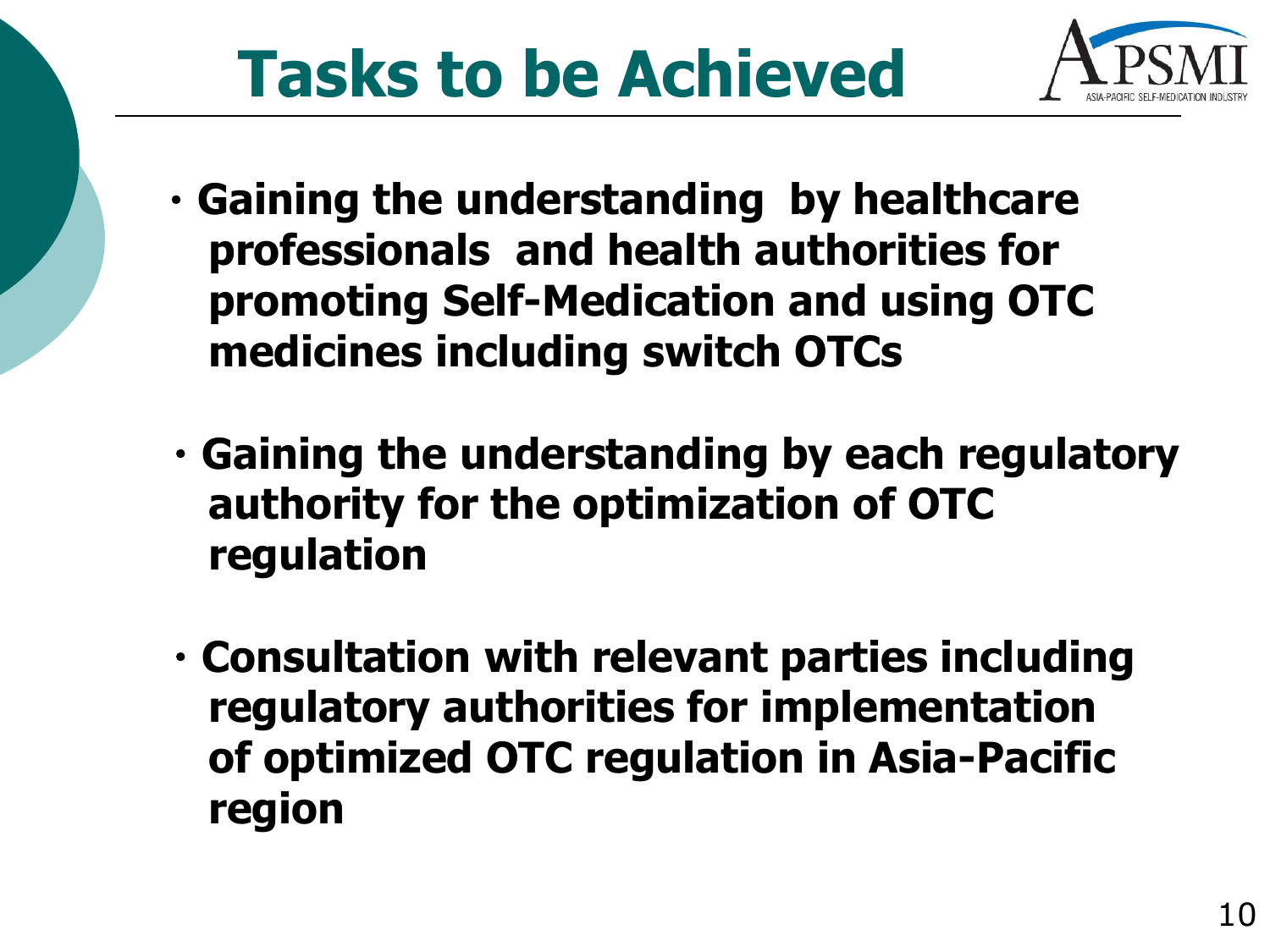# **Action Plan and Schedule (1)**

- **1. Short term (2011-2012)**
- **- Advancing – projects-, for "Self-Medication" and "Regulation", and sharing the project results and mutual understanding within members**
- **- Reporting at 1st APSMI GAM**
- **2. Mid Term (2013-2014)**
	- **- Pick up common problems & country specific issue**
- **- Starting the challenges for the solution of problems picked up from each project**
- **- Selection of new projects**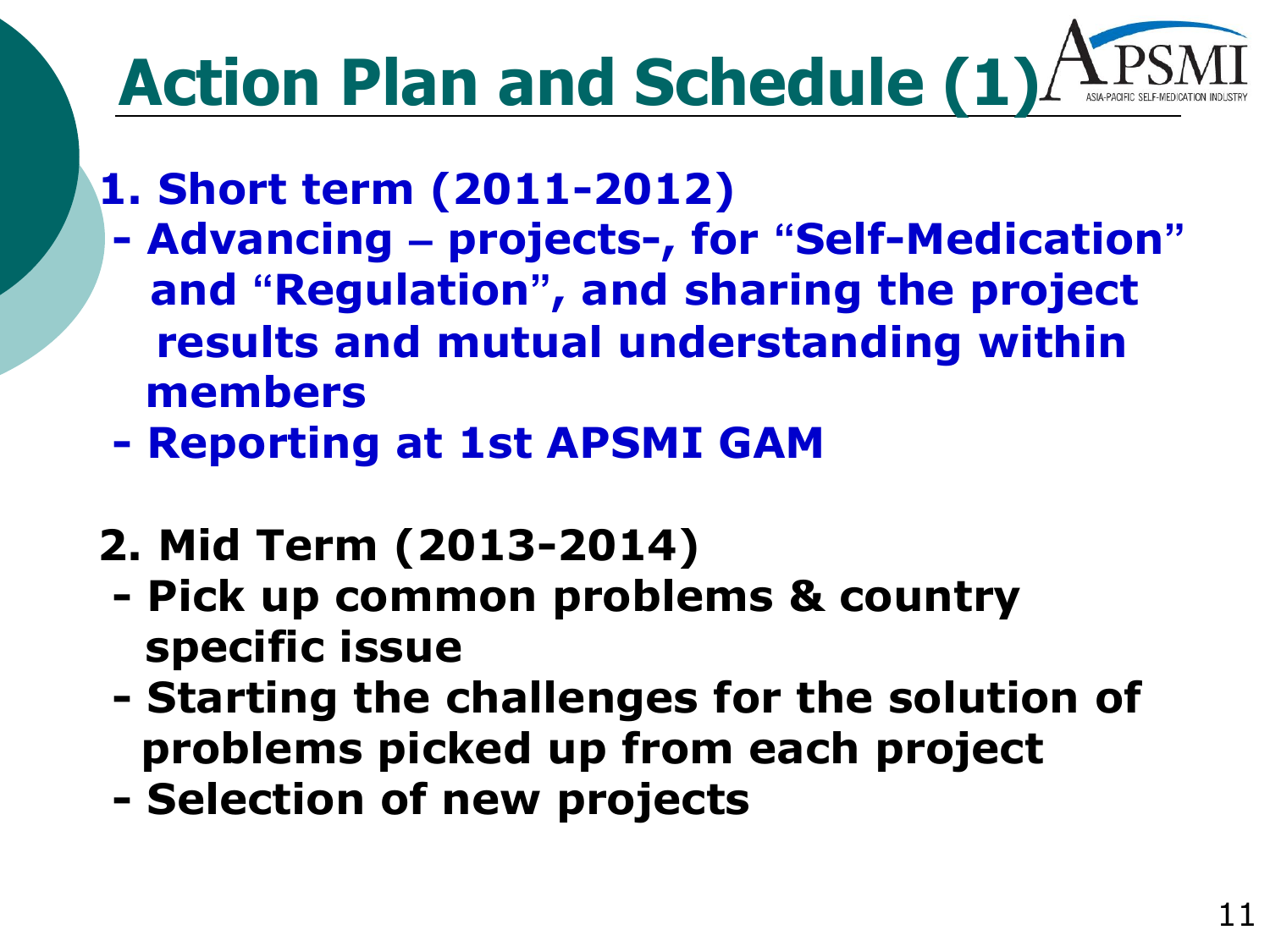

#### **3. Long term**

- **- Clarifying the significance of OTC medicines**
- **- Achieving the healthy development and activation of healthcare industries and OTC industries**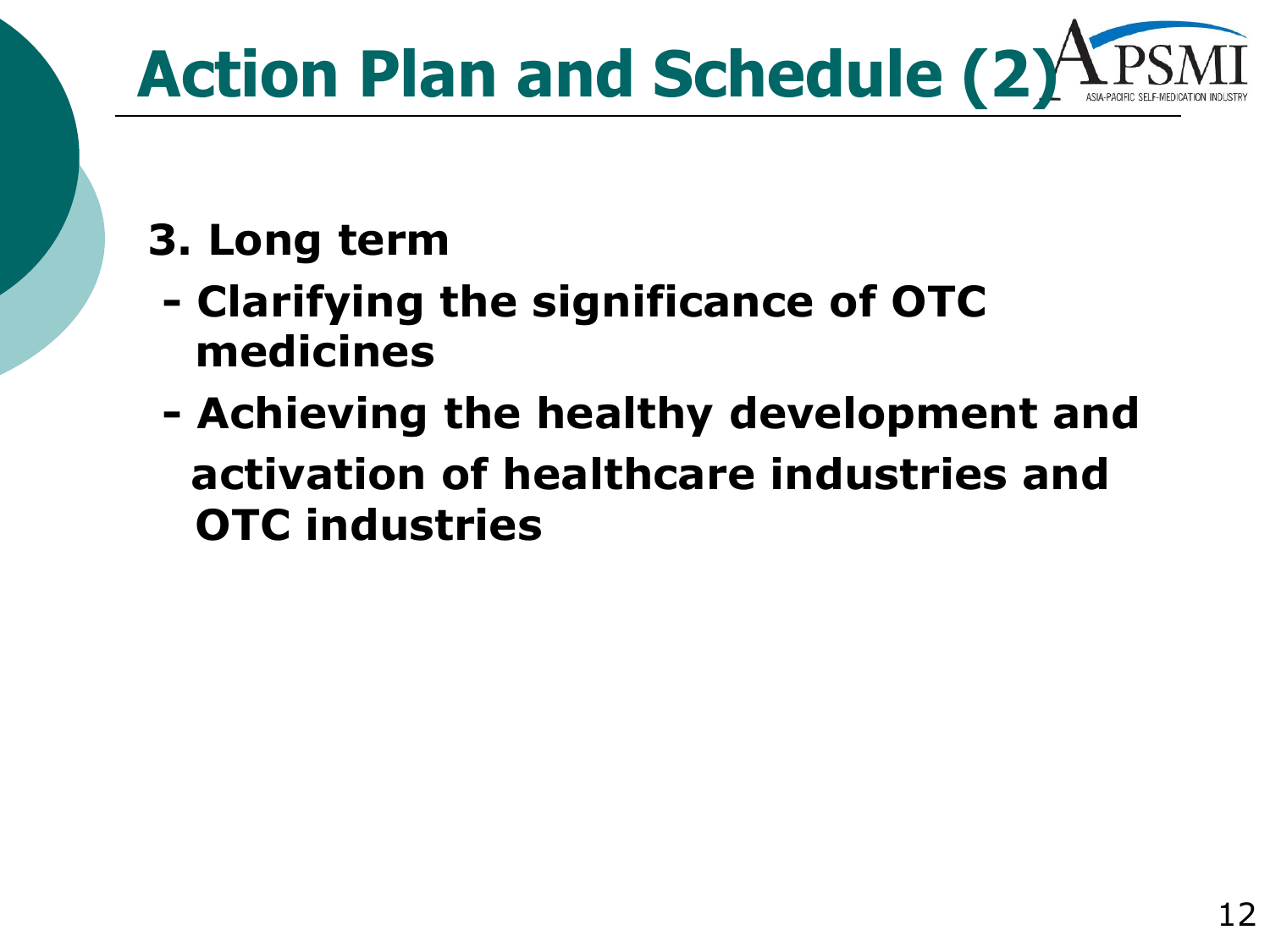# Working Groups for Projects $\bigtriangleup$



\*Successor: JSMI, TPMMA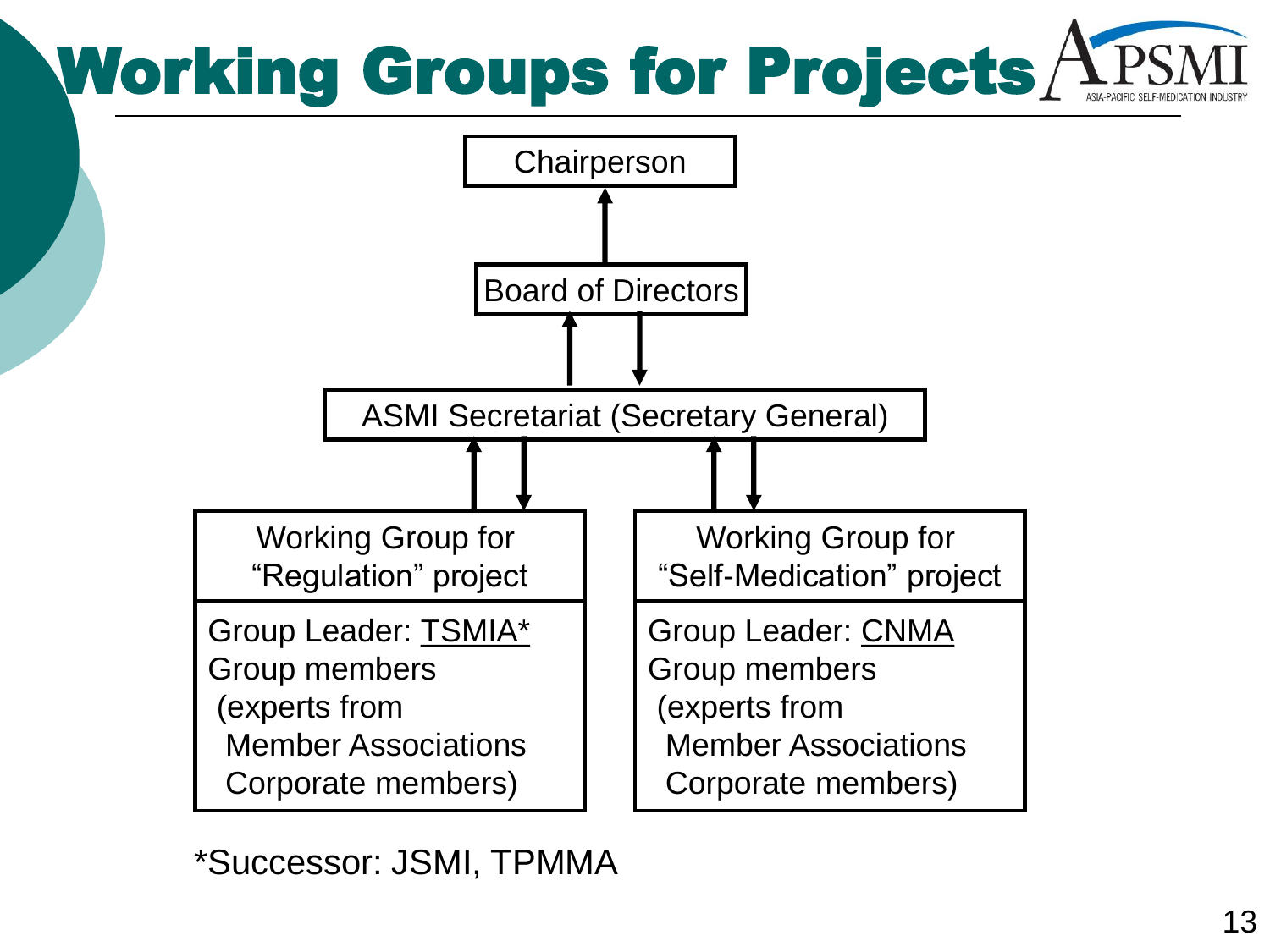

#### Step I (2011-2012)

Collecting information on OTC regulation

- -Classification and approval system of OTC in each country
- -Regulation for OTC marketing, selling and advertisement -Regulation for OTC quality

Summarization and share of the survey results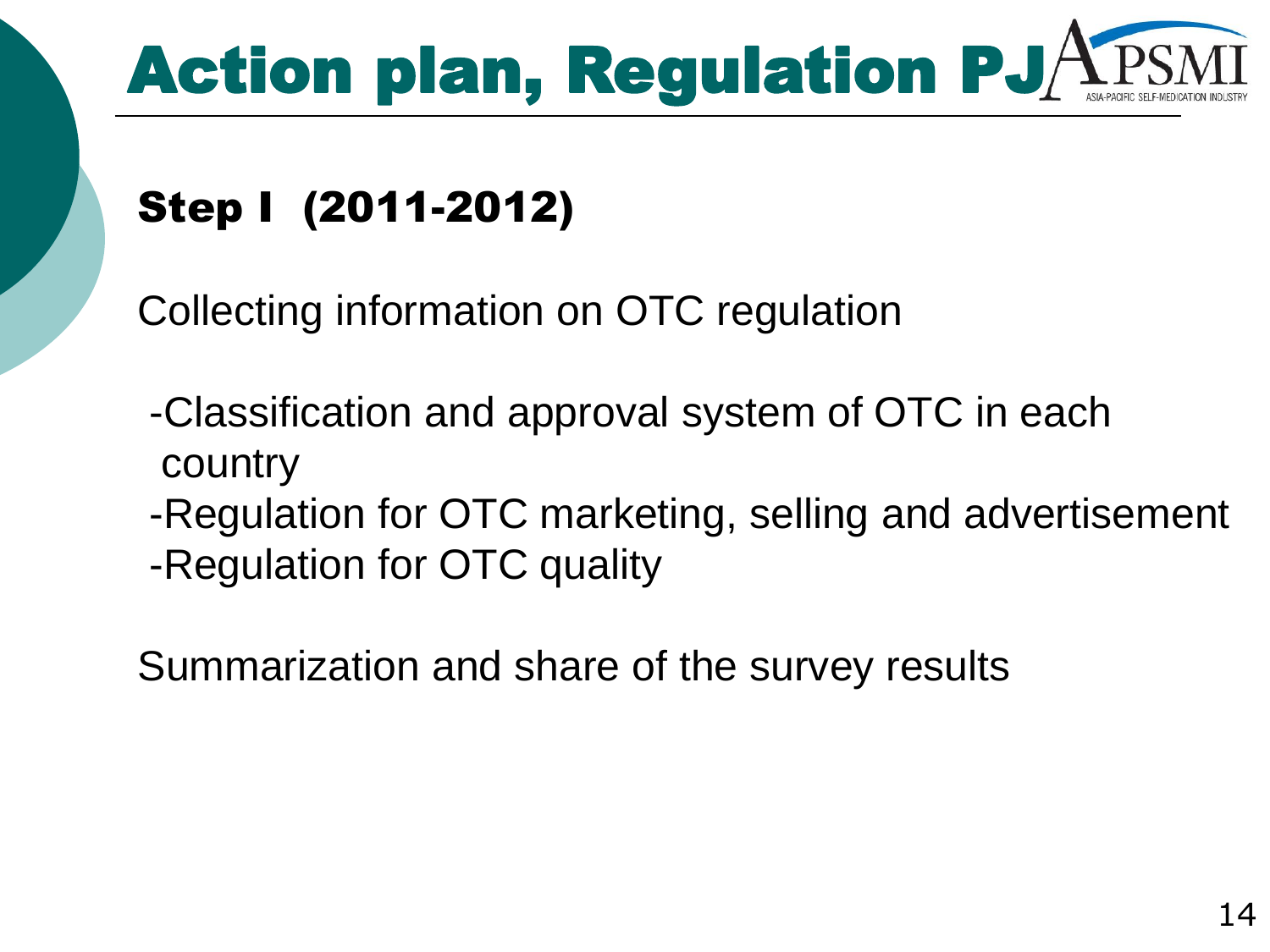# Action plan, Self-Medication PJ

#### Step I (2011-2012)

Survey of Self-Medication status in each member country

- OTC market/status of users
- Environment for self-medication
- Circumstances and cases of self-medication enlightenment activities

Summarization and share of the survey results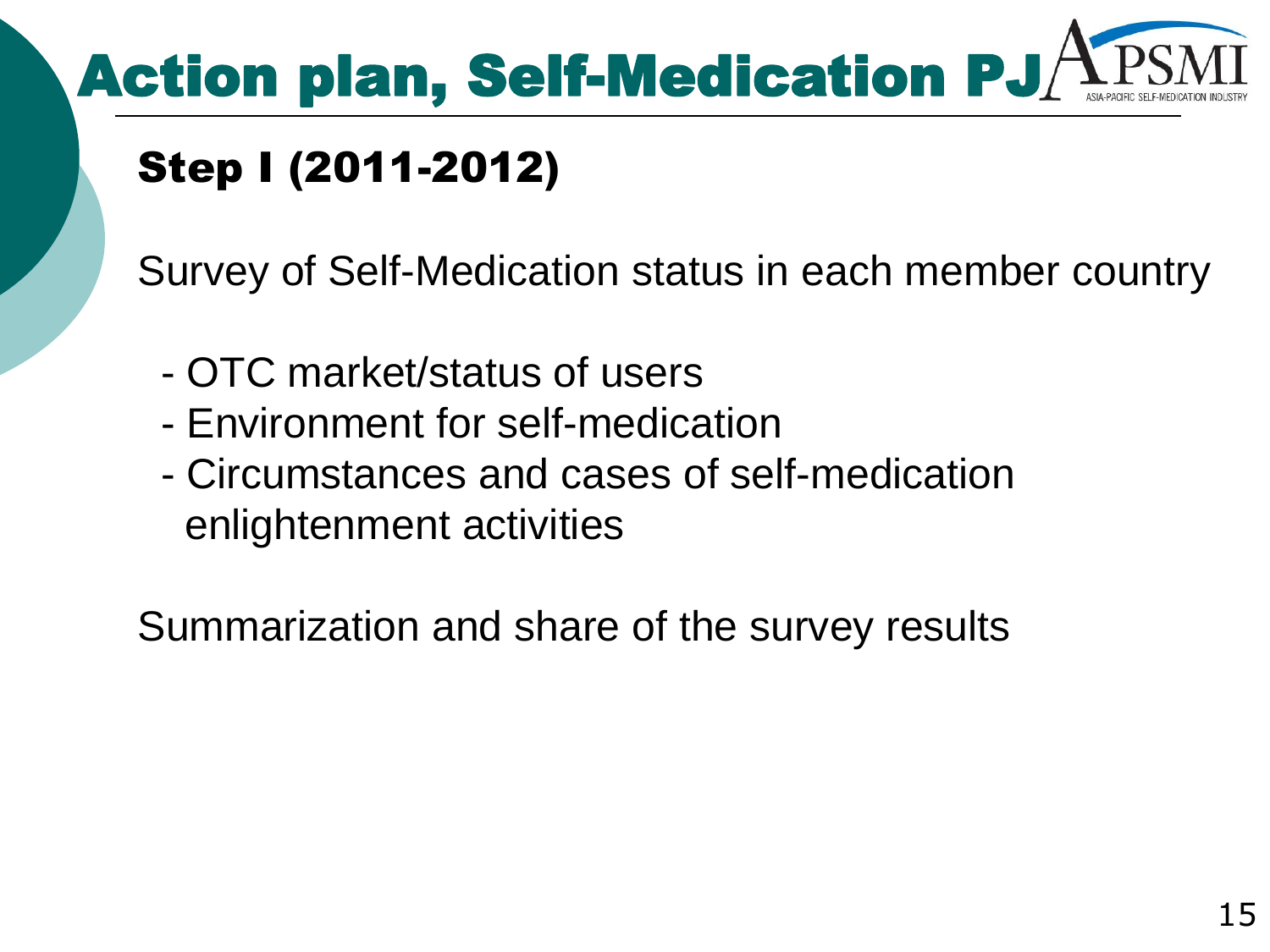# **Activities in 2012**

- **1. Progress of projects Survey, Reports by WG**
- **2. 1st APSMI General Assembly with 9th WSMI Asia-Pacific Regional Conference, hosted by KPMA**
- **3. Publication of APSMI Country Report**
- **4. Introduce APSMI to non-member association**
- **5. Communication with WSMI**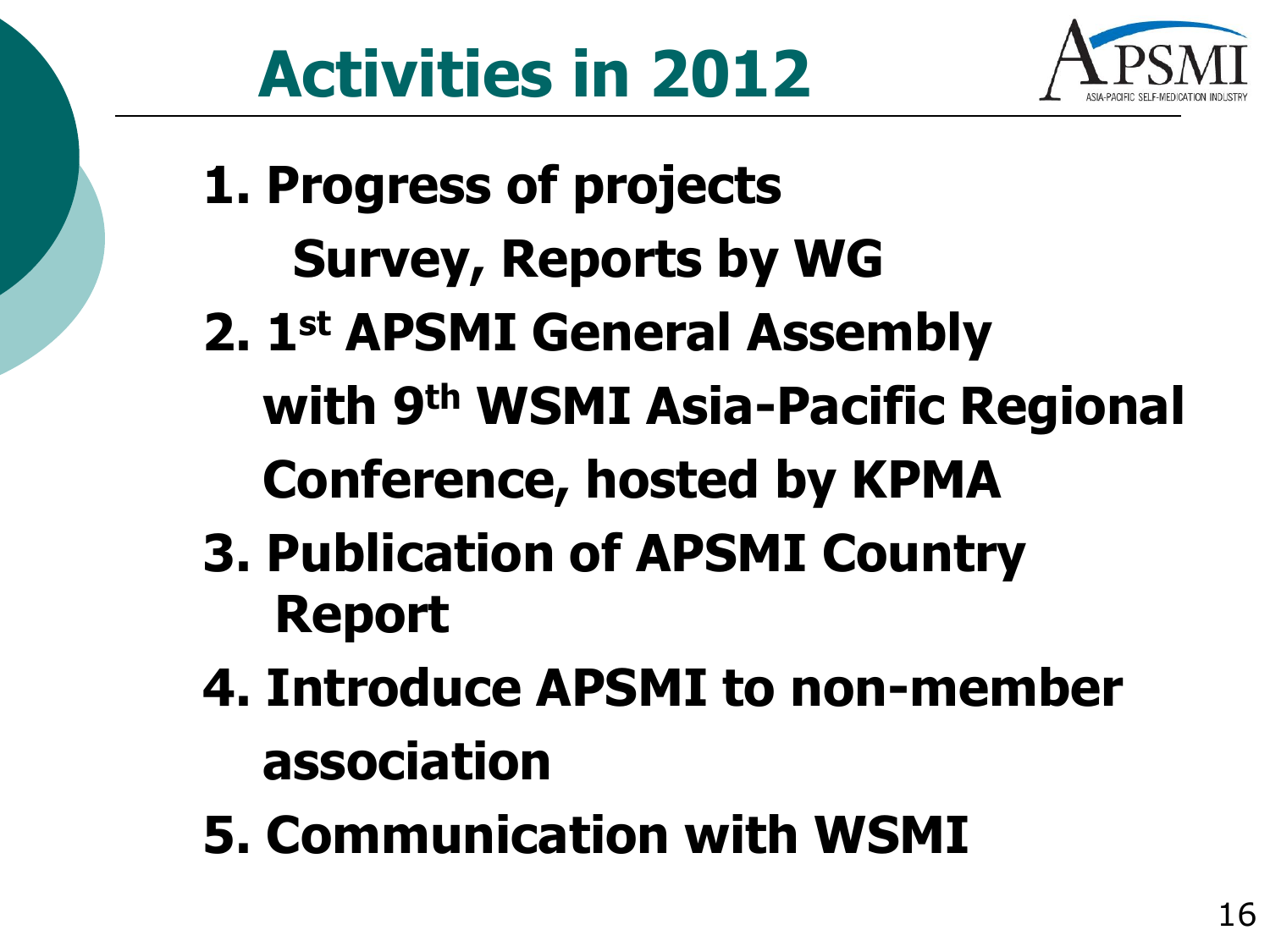

**Theme: Future Horizons for Self-Care**

**Date: 19th Thursday, 20th Friday, October, 2012** 

**Venue: COEX, Seoul, Korea**

**Host Association: KPMA**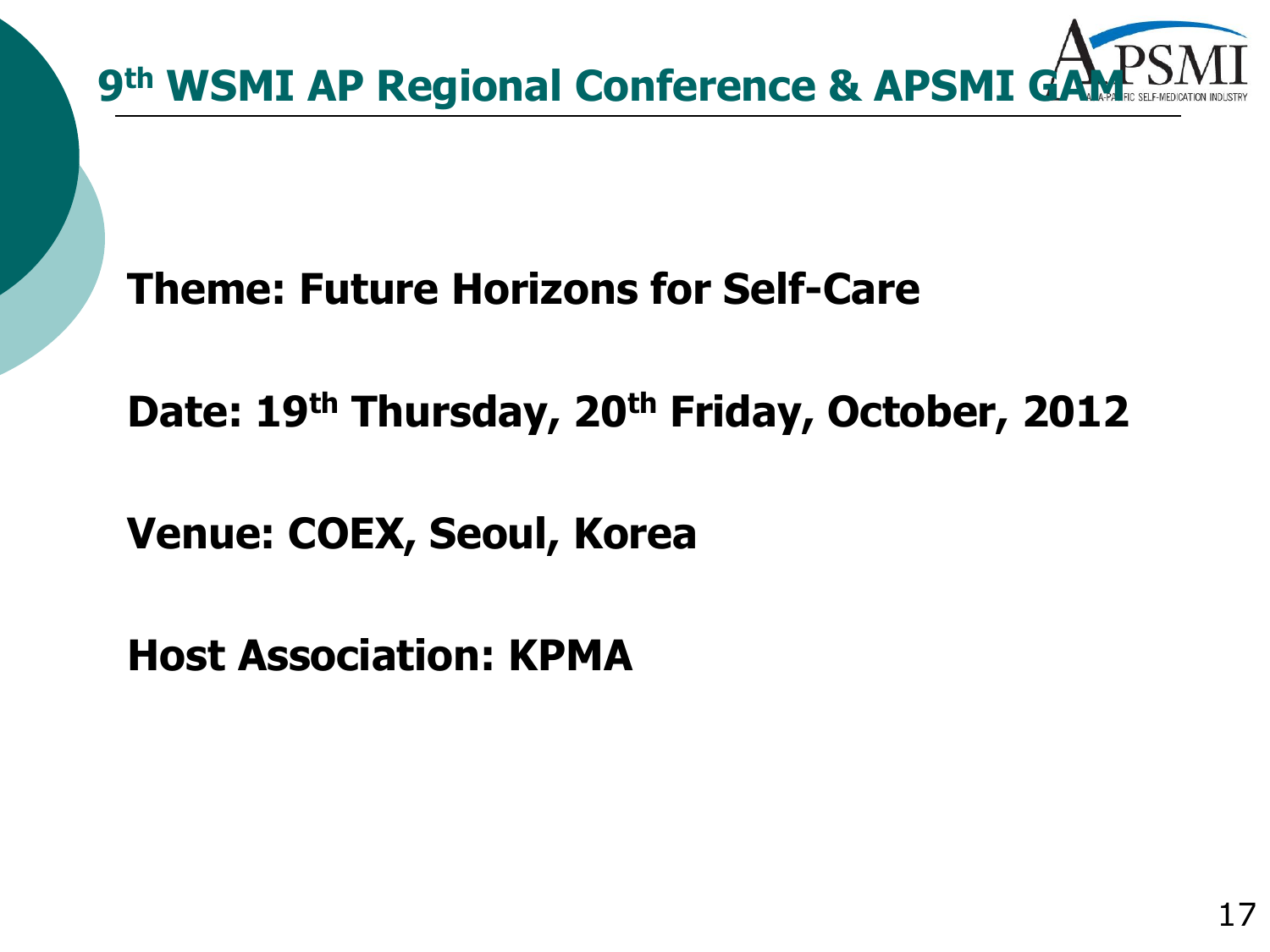

# **Results of APSMI Activities APSMI Country Report**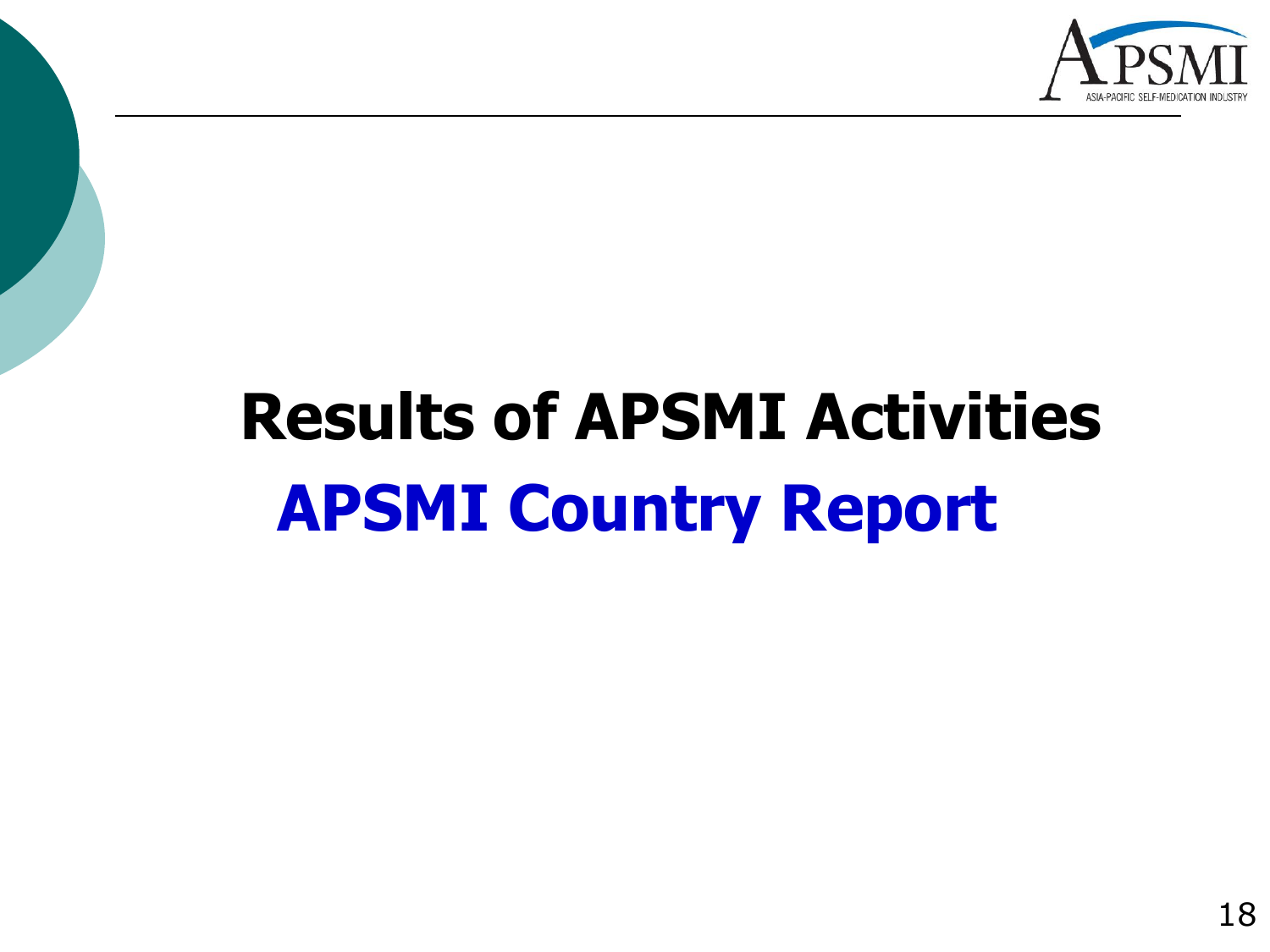

## **APSMI Country Report**

**Self-Medication Working Group**

**Regulation Working Group**

#### **Information sharing**

#### **Reporting at the 1st APSMI General Assembly**



#### **APSMI country report 2012**

- Survey report by APSMI Working groups
- OTC Market Review in Asia Pacific Region by Nicholas Hall & company, ASMI, CNMA, JSMI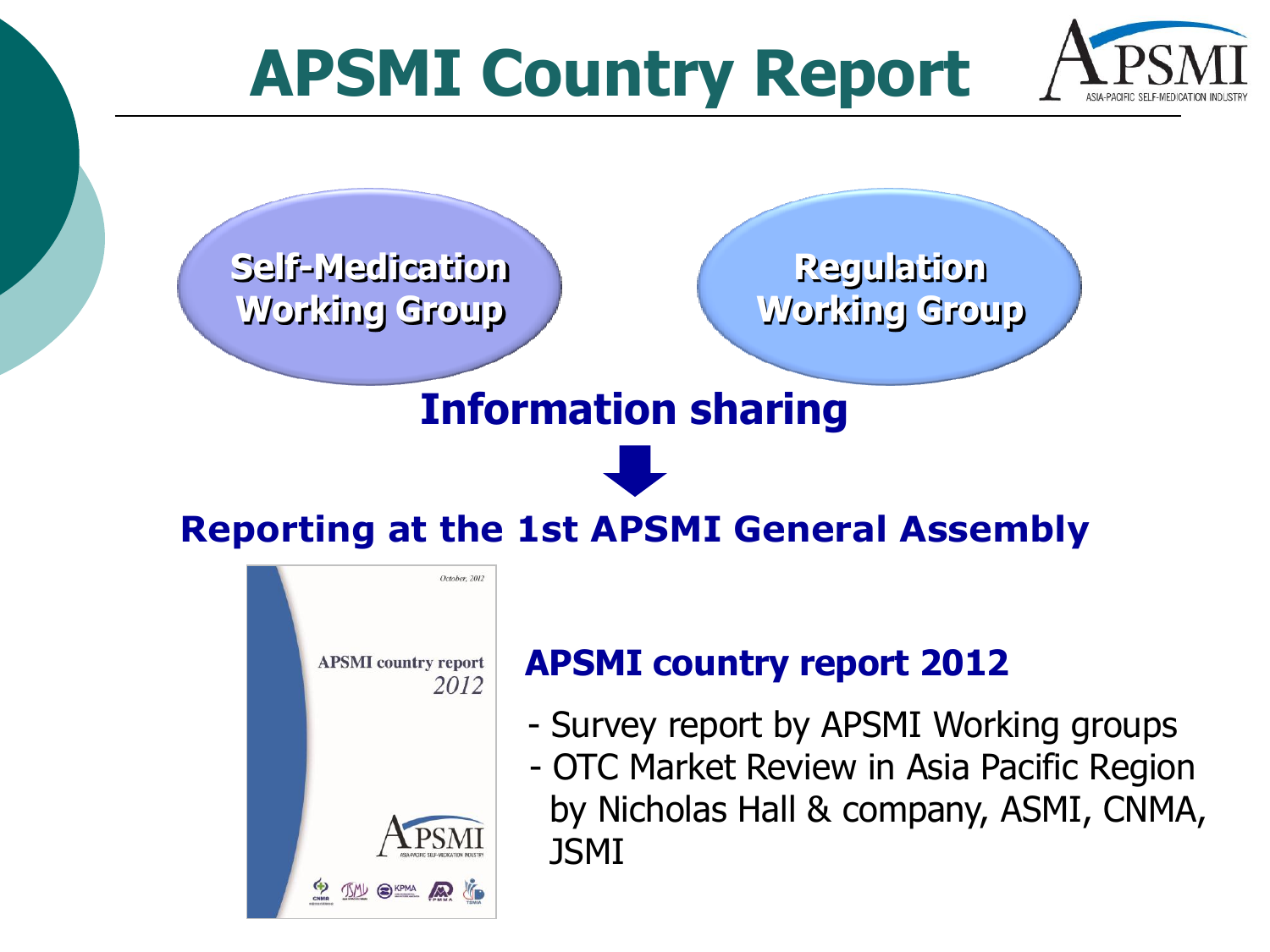

# **Country Report Index**

- **1. Chairperson's Foreword**
- **2. Message from Nicholas Hall**
- **3. APSMI Profile and Activities**
- **4. Self-Medication Status Survey Report**
- **5. Regulation Survey Report**
- **6. Working Group Member**
- **7. OTC market in Asia-Pacific Region**
	- **1) Global View**
	- **2) Asia Pacific Review**
- **3) Country/ Region Reports** 20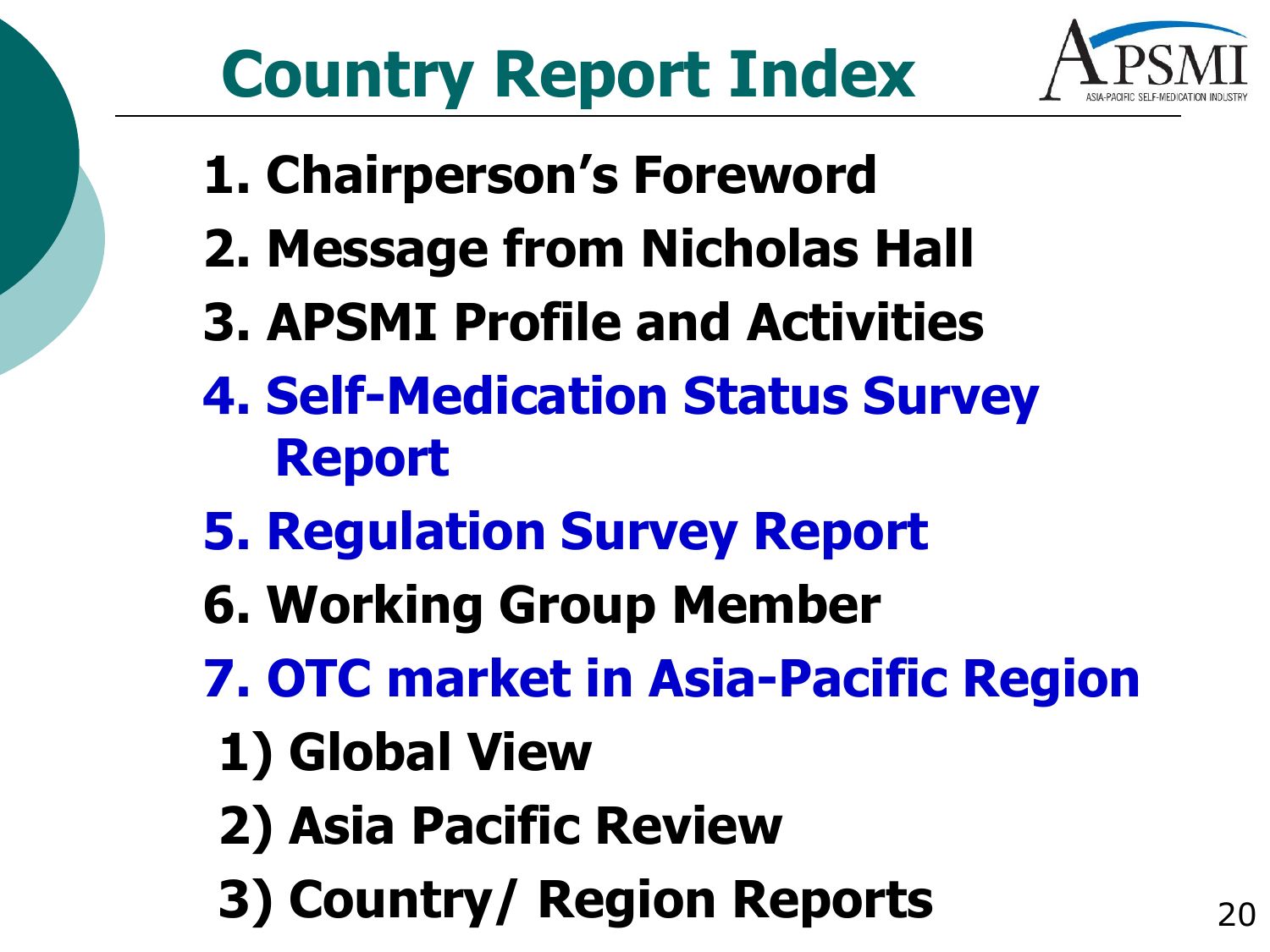

### **Regulation Working Group**

**Current Regulatory Status Survey**

- **- Focus Points -**
	- **1. Registration hurdle of OTC medicines**
	- **2. Regulation for OTC marketing, selling and advertisement**
	- **3. Quality and manufacturing control for OTC medicines**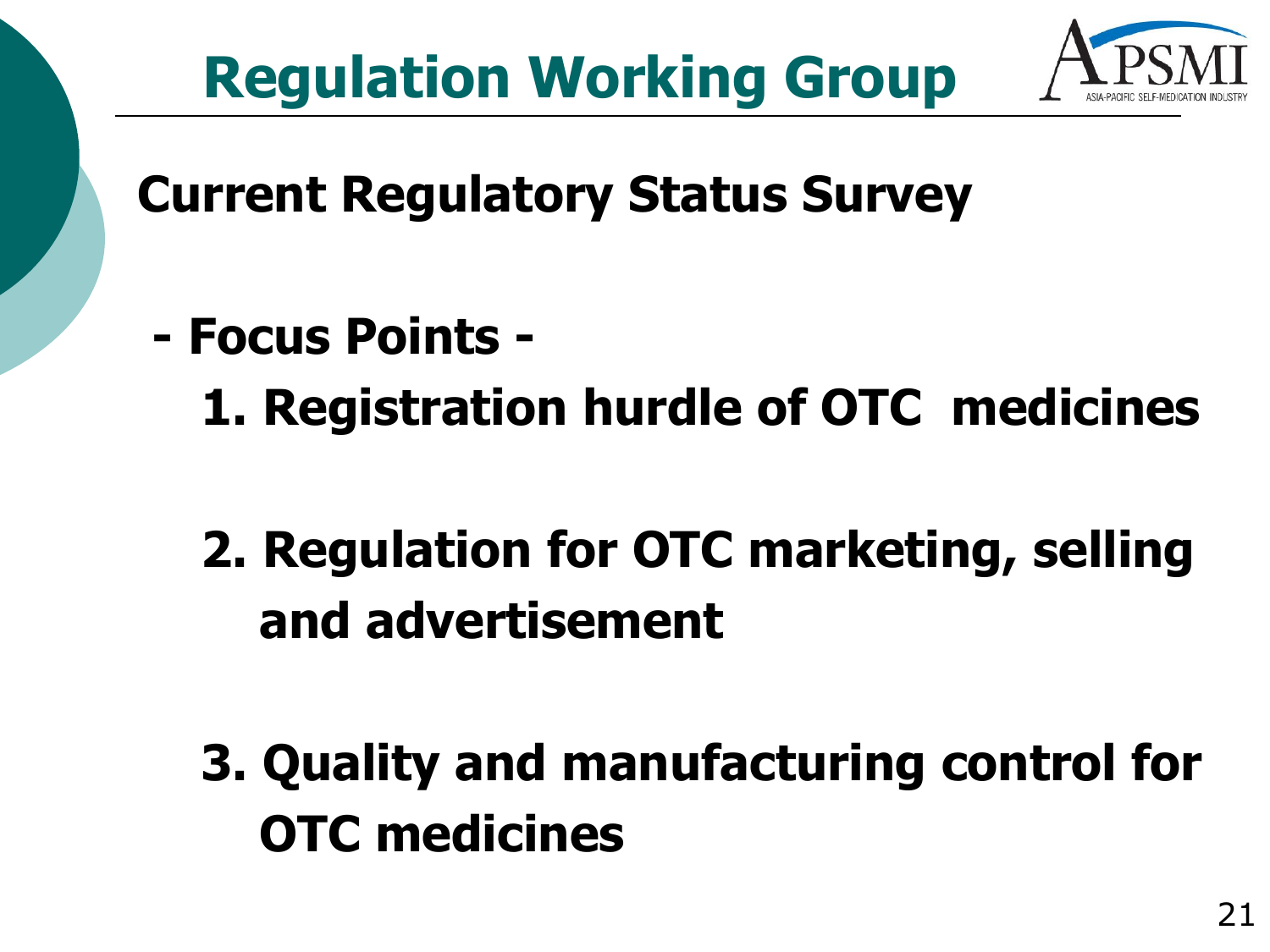

#### **Items of the Survey**

- **1. OTC classification**
- **2. Example of OTC products**
- **3. License requirement for OTC products**
- **4. Application type of OTC medicines registration**
- **5. Required document of OTC registration**
- **6. Lead time for OTC registration (in month)**
- **7. Problem about OTC classification and approval**
- **8. Advertising channel for OTC products**
- **9. Country's problem about regulation for OTC marketing, selling and advertisement**
- **10.Quality Standard/Regulation for OTC products**
- **11.Country's problem about regulation for OTC quality and manufacturing control** 22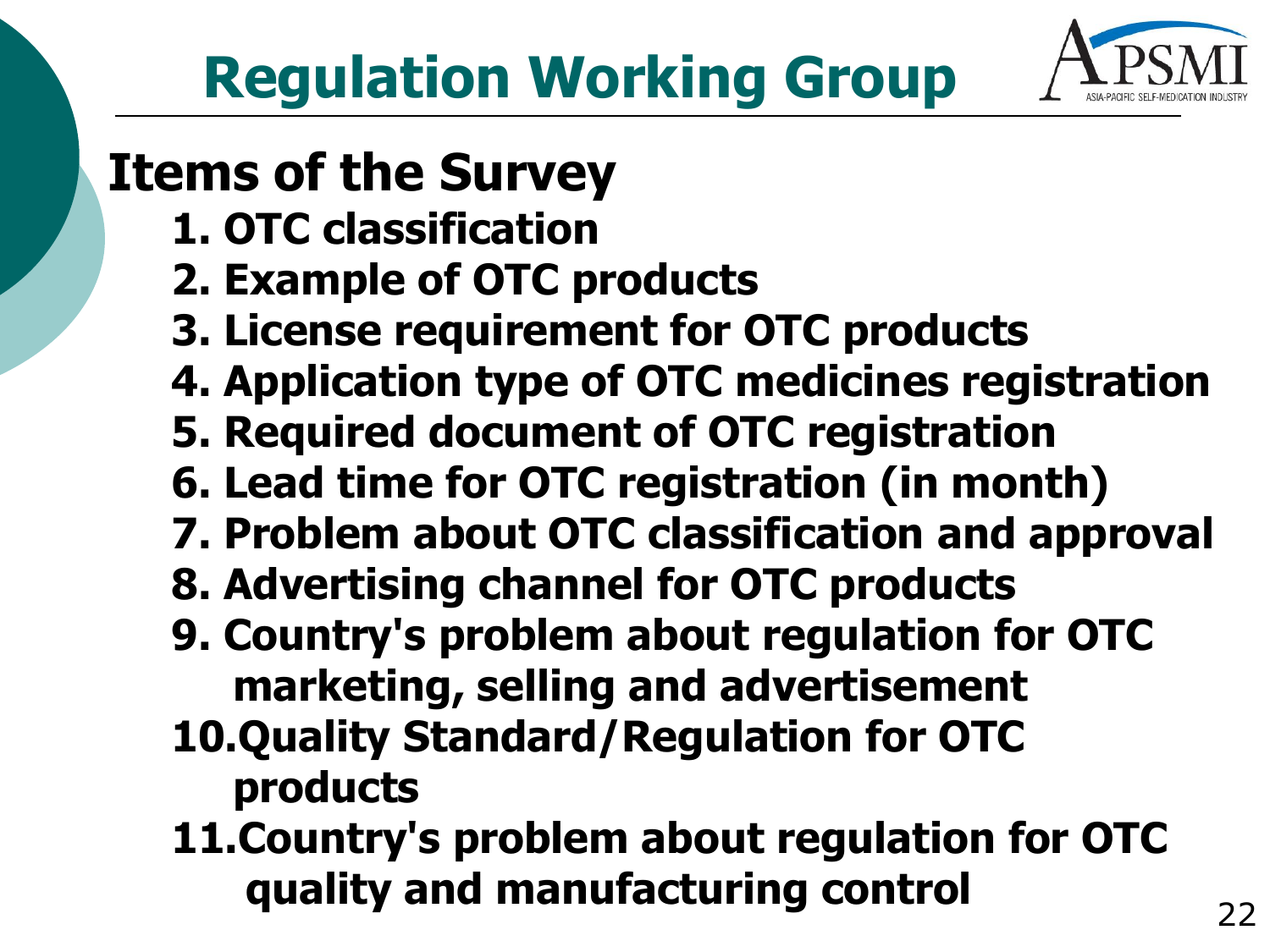### **The Conclusion of Results**

- **1. Registration hurdle of China and Thailand is higher than other countries.**
- **2. Japan does not have an Authority pre approval system for OTC Advertisement.**
- **3. Chinese Taipei has a local PIC/S GMP. On the other hand, Thailand GMP will be up-graded to PIC/S in 2015.**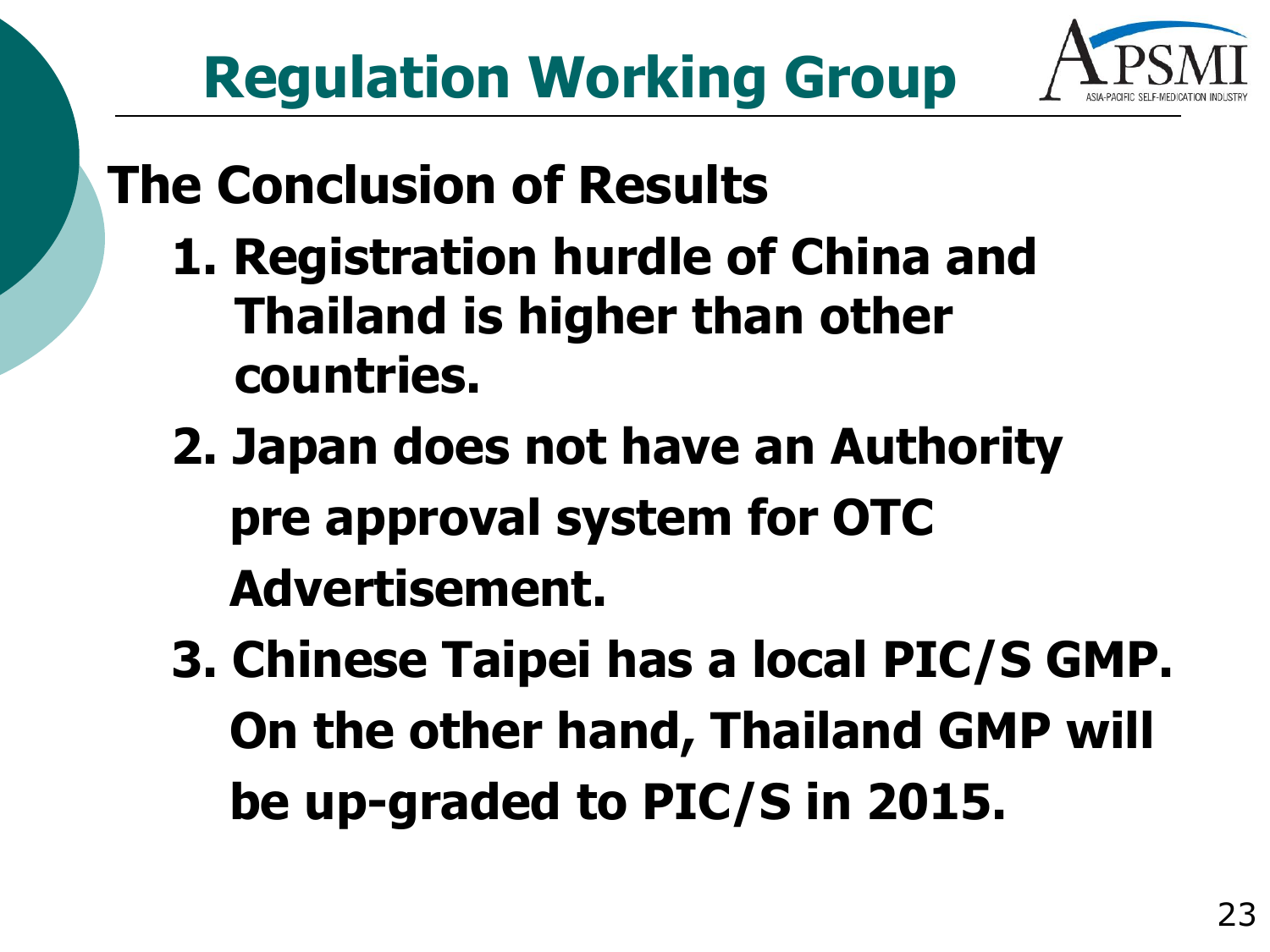

### **Current Self-Medication Status Survey**

- **- Focus Points –**
	- **1. OTC market/status of users**
	- **2. Environment for Self-Medication**
	- **3. Circumstances and cases of Self- Medication enlightenment activities**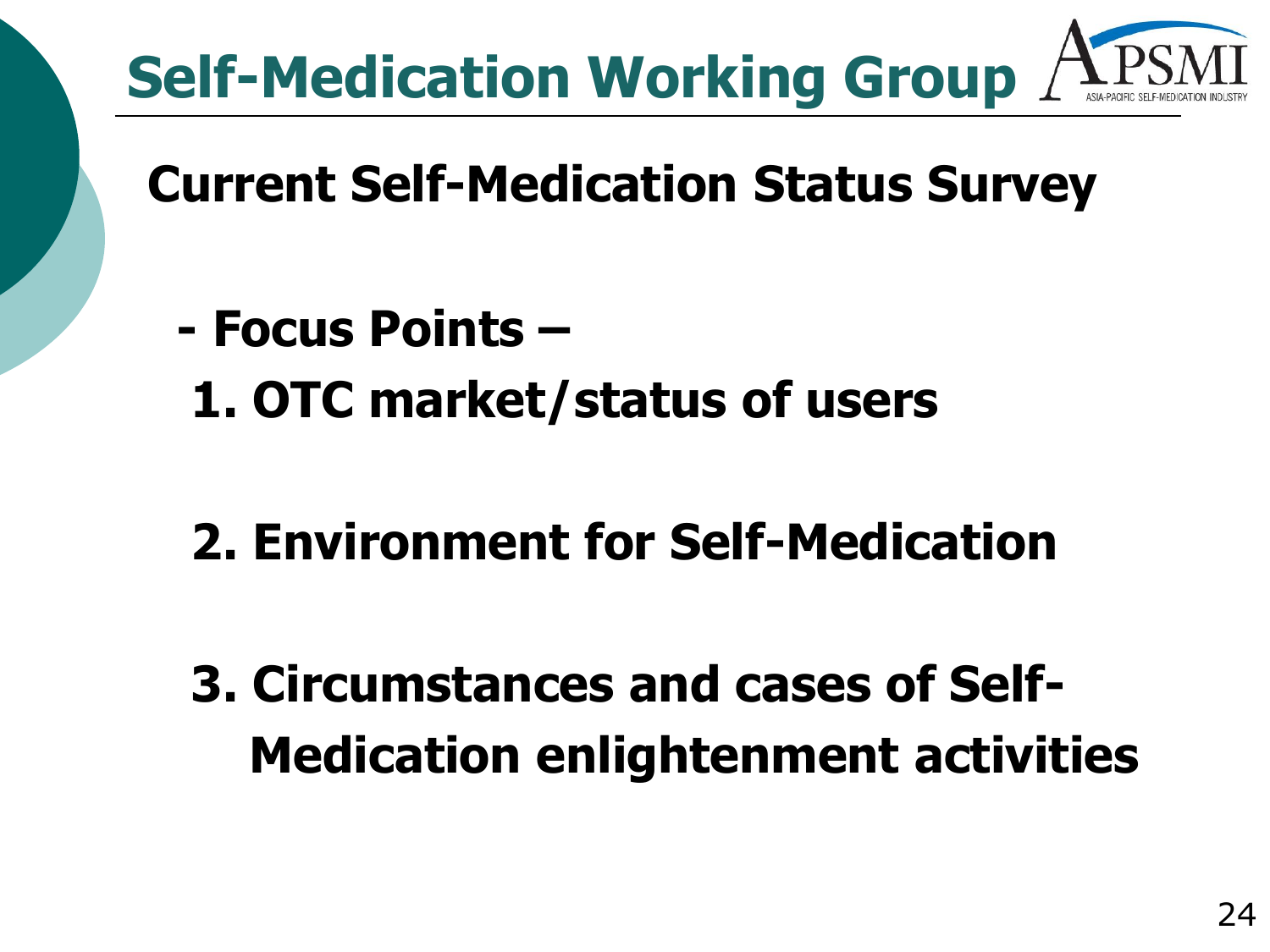# **Self-Medication Working Group**

### **Main items of the Survey**

- **1. Recognition of Self-Medications**
- **2. Recognition ratio of OTC Medications**
- **3. Favorable counselor for Health Problems**
- **4. Access to OTC medicines**
- **5. Influence of health care system in each countries**
- **6. Benefits of OTC medicines**
- **7. Promotional activities on Self-Medication**
- **8. Cooperative organization for promotion of Self-Medication**
- **9. Multilateral activities to promote the Responsible Self-Medication with other associations**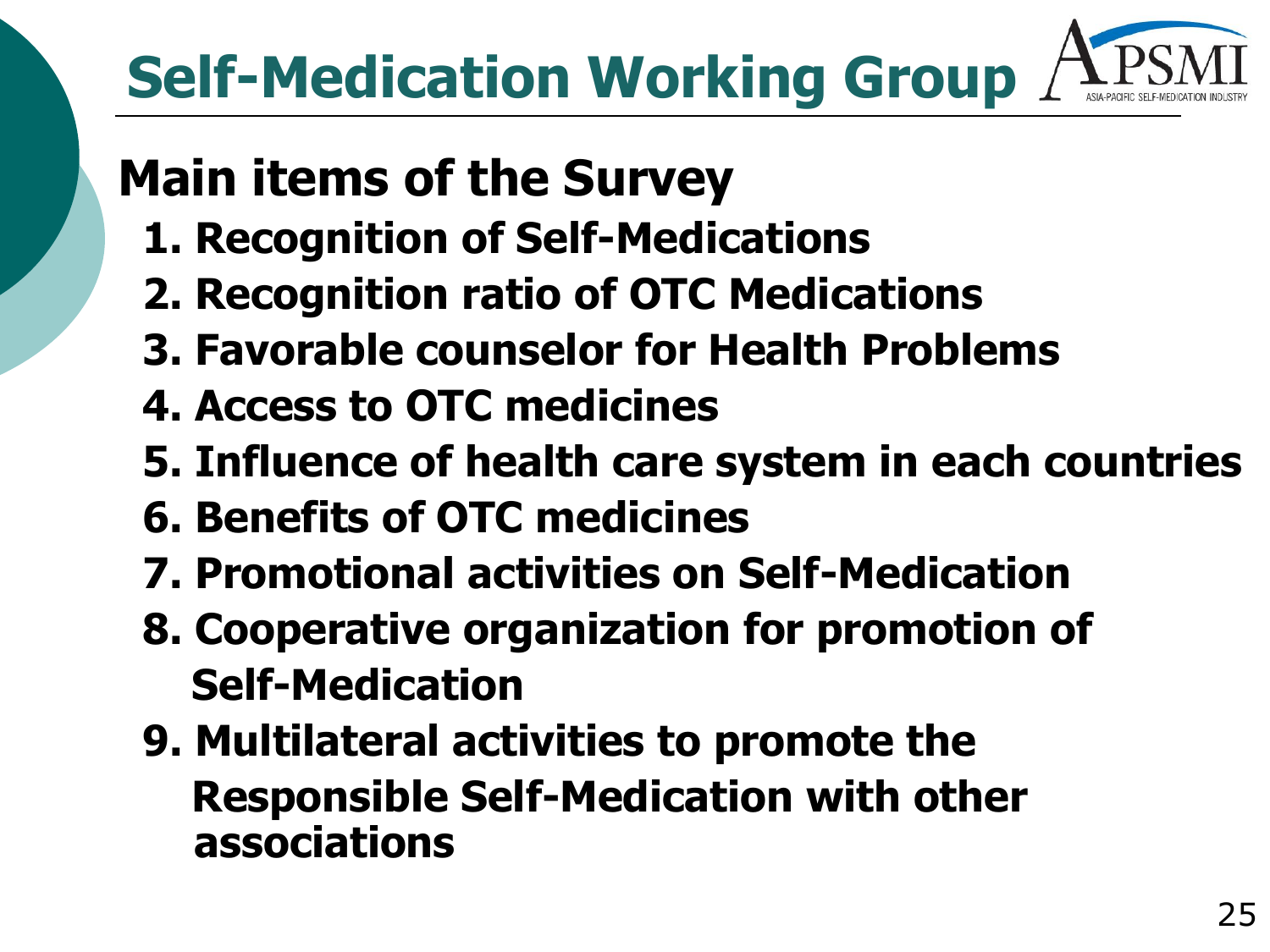

### **The Conclusion of a Results**

- **1. There is a difference in degree for recognition of Self-Medication and OTC medicines.**
- **2. Physician is the largest number of answers for "favorable counselor for health problems". Others are Pharmacist and Consumers themselves.**
- **3. National health care system is a one of barriers for promoting Self-Medication.**
- **4. Advertising by media, event for consumer, publication of Self-Medication booklets are popular for "promotional activities on Self-Medication.**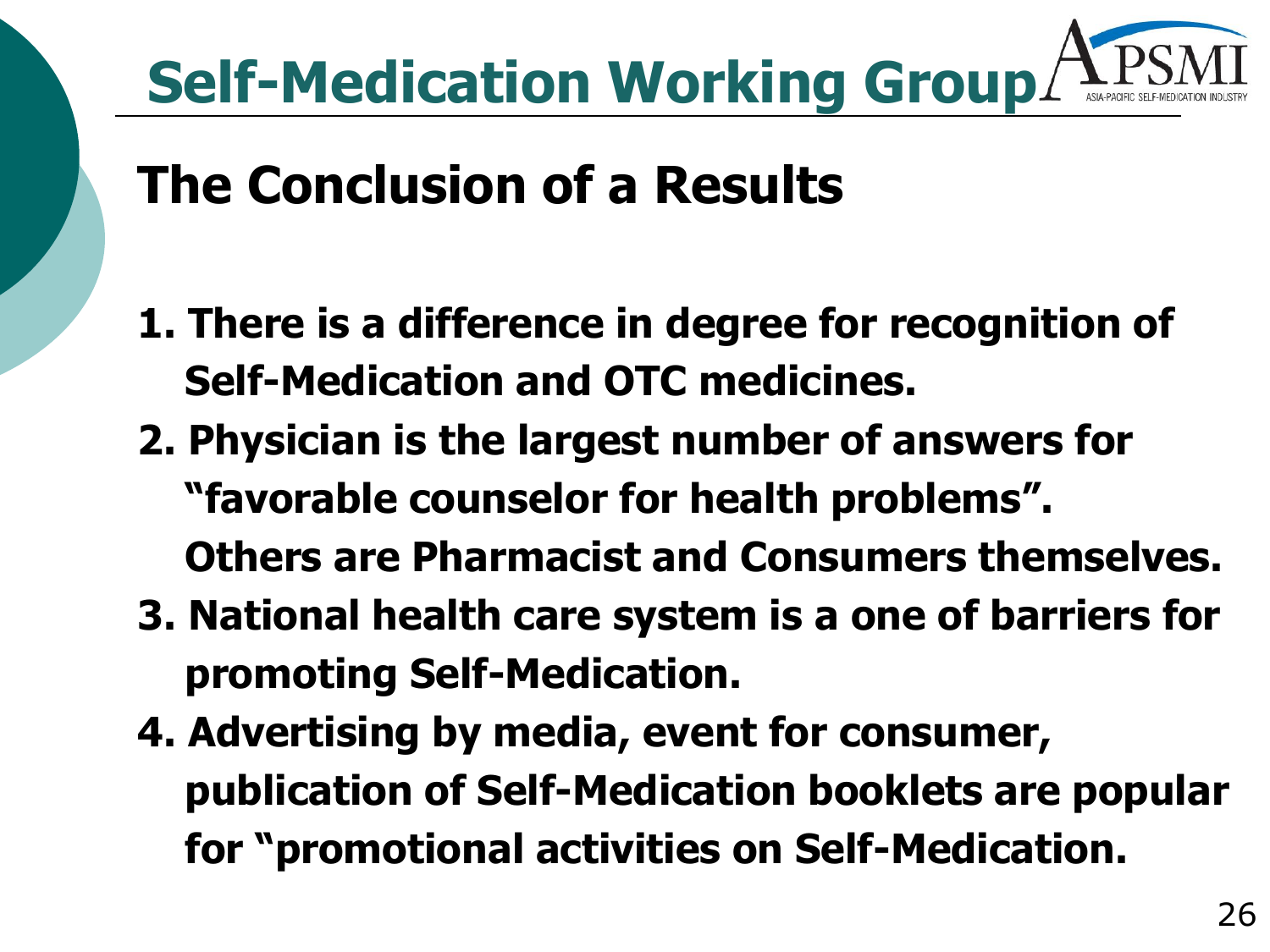

### **APSMI Activity Plan For 2013**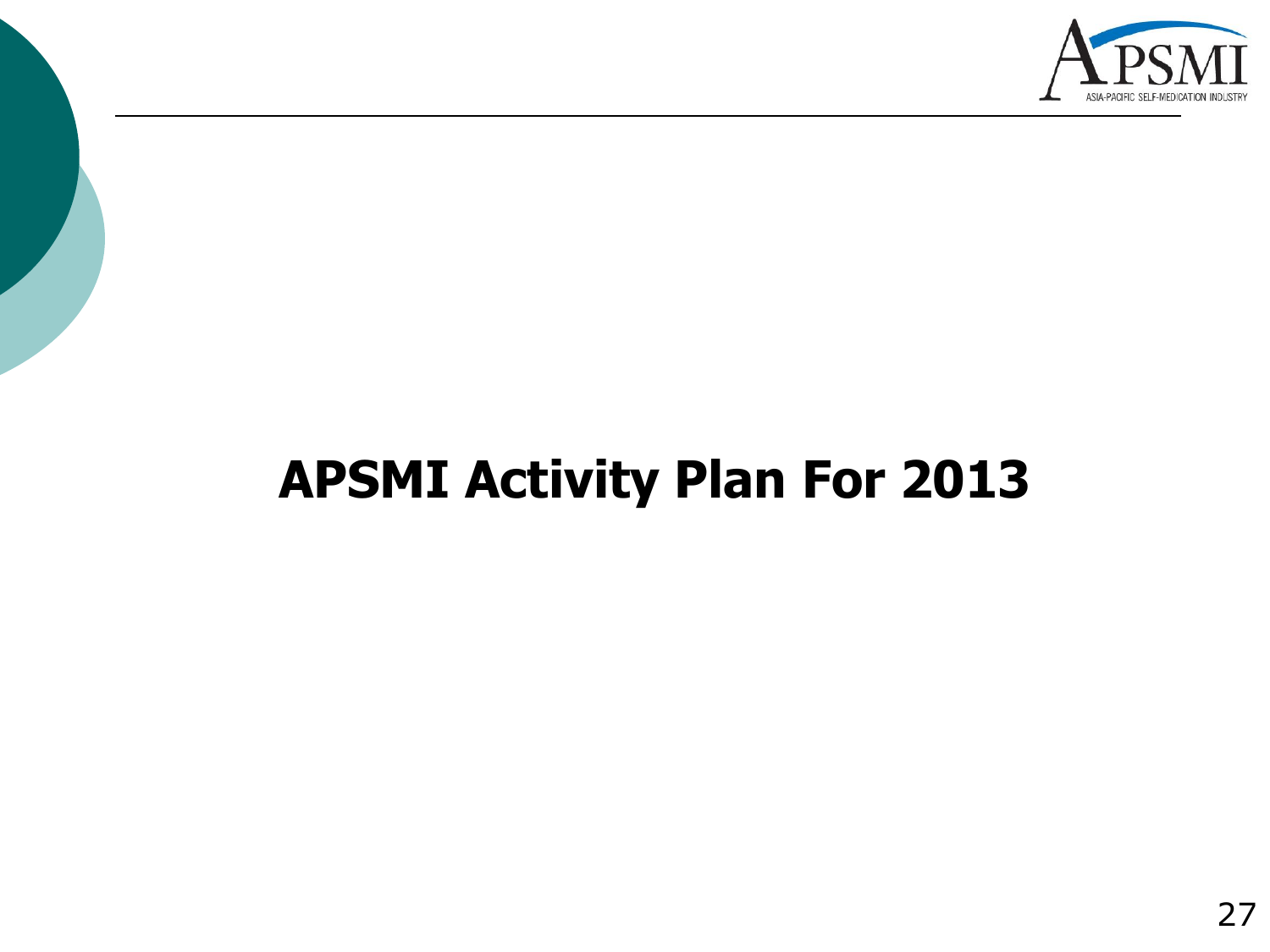

#### Step II (2013)

Investigating and planning action plan for optimization of OTC regulation throughout Asia-Pacific region

- -Analyzing problems of each country and pick up common challenges in the region
- -Drawing schemes for common challenges and prioritizing them
- -Breaking down the schemes for each association to achieve challenges in Asia-Pacific region

Meeting with Authorities, other Stakeholders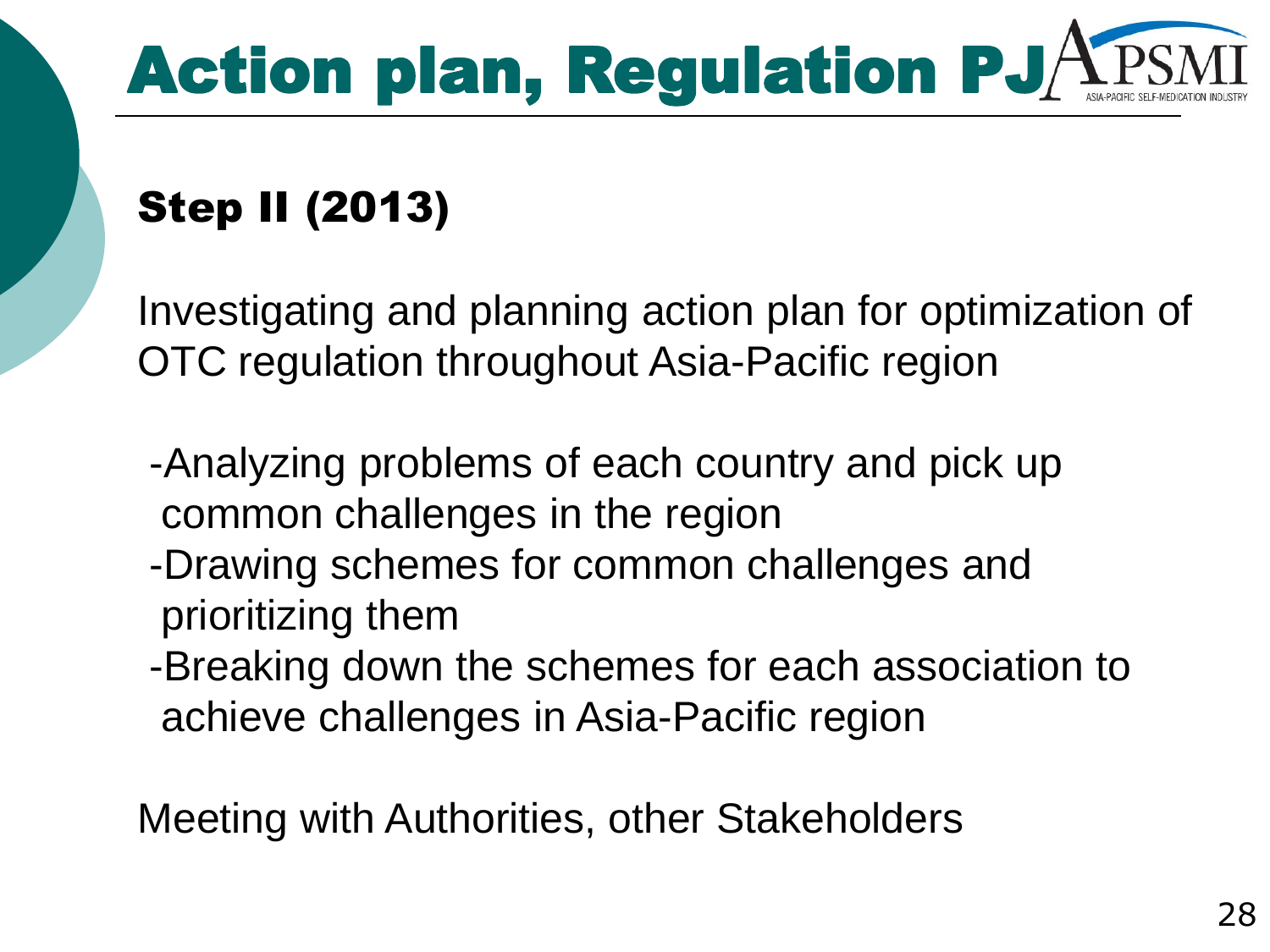# Member of Regulation WG  $AP<sub>3</sub>$



| <b>Member</b> | <b>Name</b>            | <b>Title</b>                                      |  |  |
|---------------|------------------------|---------------------------------------------------|--|--|
| <b>CNMA</b>   | Ms. Ruby HE Hong       | Representative, CNMA                              |  |  |
|               | Ms. Linda SUN Ling     | Representative, CNMA                              |  |  |
|               | Ms. Ruby SUN Yu        | Representative, CNMA                              |  |  |
| <b>JSMI</b>   | Mr. Kosei Iriyama      | International Affair Committee,                   |  |  |
|               | Mr. Kenji Ukita        | <b>JSMI</b>                                       |  |  |
| <b>KPMA</b>   | Ms. Kristeen Jhung     | <b>Team Leader of Int'l Affairs</b><br>Team, KPMA |  |  |
| <b>TPMMA</b>  | Ms. Sylvia Tsai        | Vice Director of OTC<br>Committee, TPMMA          |  |  |
| <b>TSMIA</b>  |                        |                                                   |  |  |
| <b>APSMI</b>  | Mr. Yasuhiro Tagashira | <b>Secretary General</b>                          |  |  |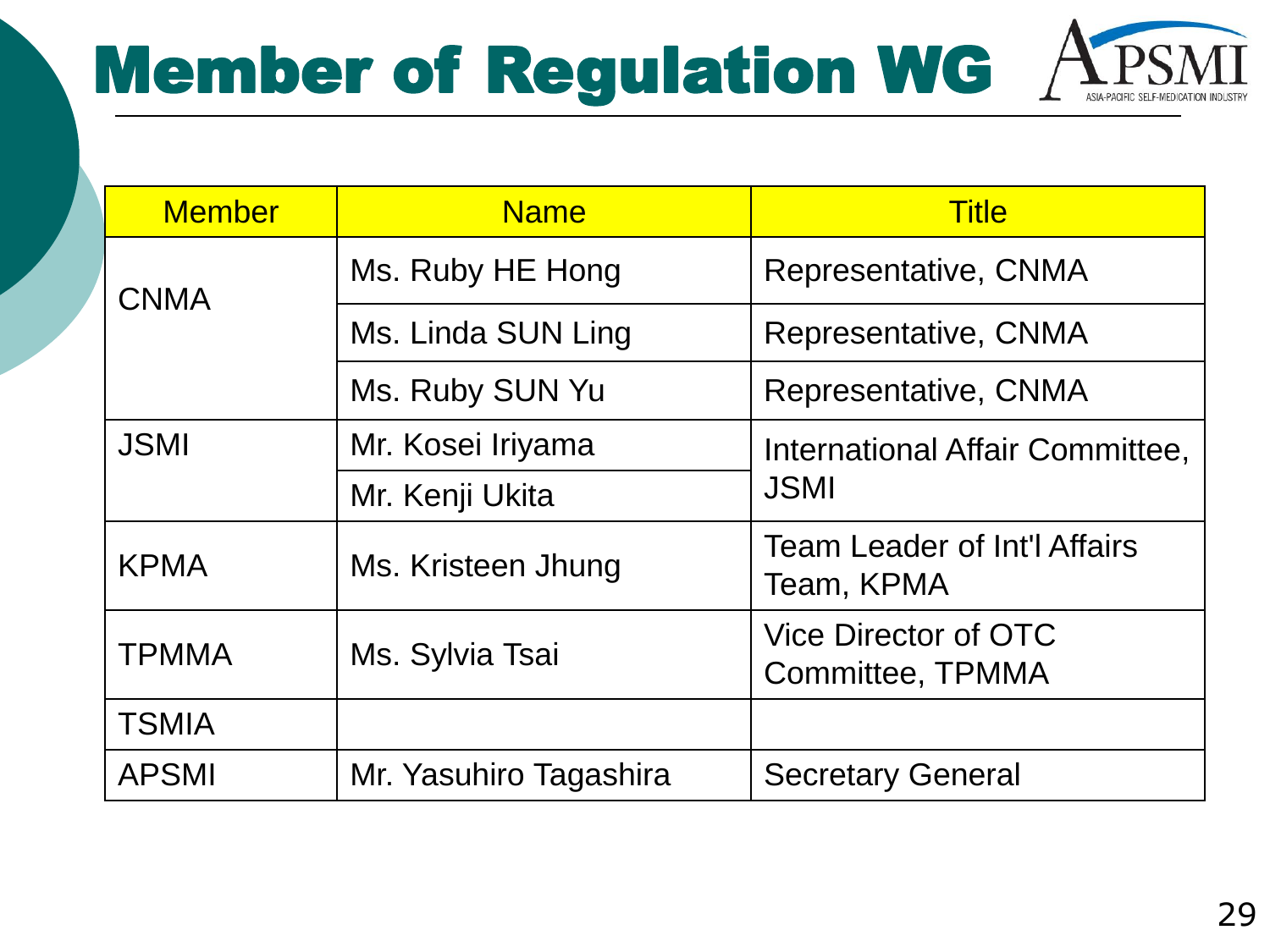

#### Step II (2013)

Verification of the survey results and planning and implementation of specific enlightenment activities

- Identification of problems common to all countries and those specific for certain countries/regions
- Discussion about actions to solve the common problems, regions where actions are taken, cost, expected outcome, etc.
- Implementation of enlightenment activities (by each association)

Collecting the successful examples of Self-Medication in member associations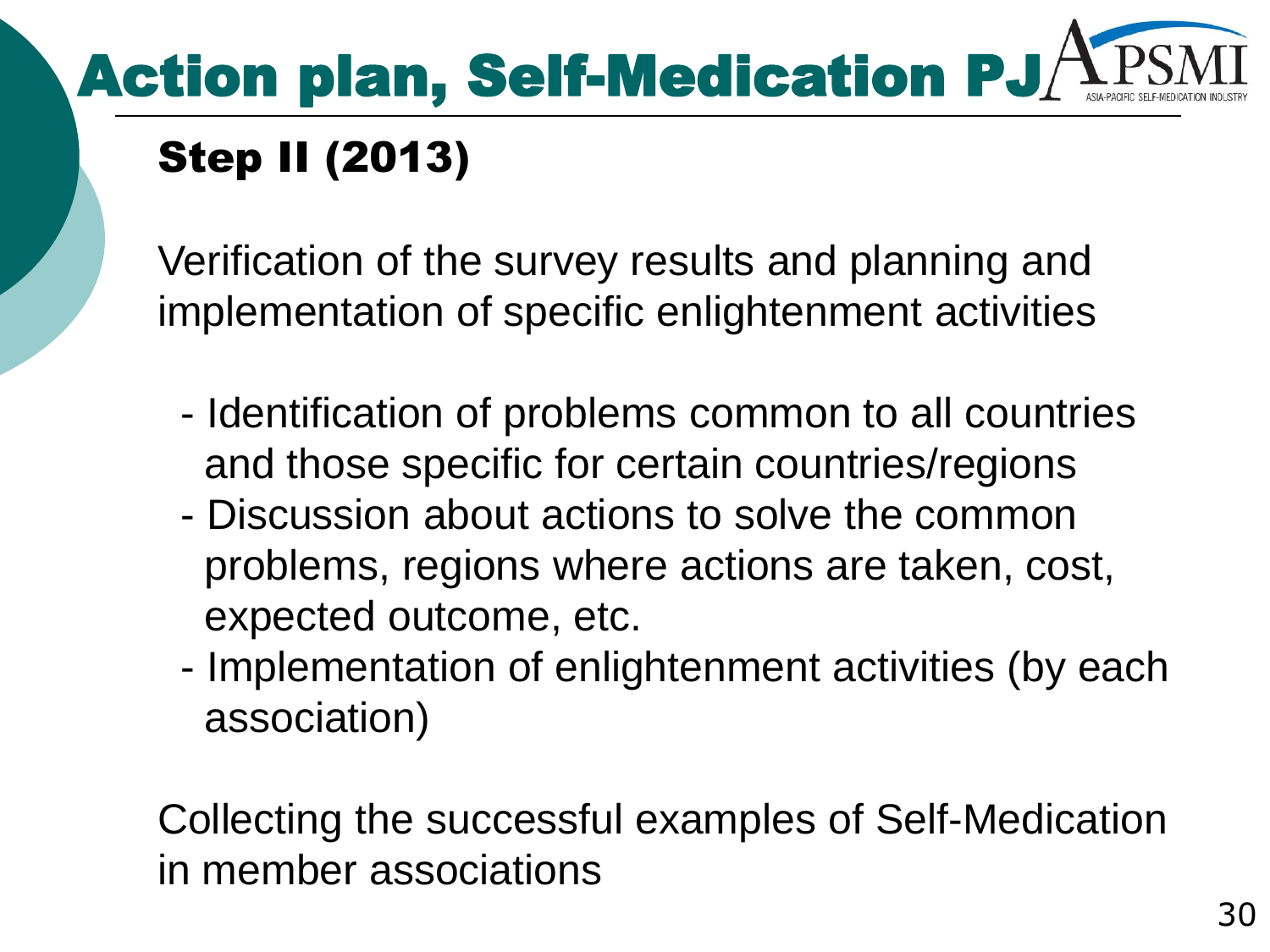# **Member of Self-medication WG APSMI**

| <b>Member</b>      | <b>Name</b>            | <b>Title</b>                                         |  |  |
|--------------------|------------------------|------------------------------------------------------|--|--|
| <b>CNMA</b>        | Mr. James Fan Qun      | <b>Executive Director, CNMA</b>                      |  |  |
|                    | Mr. Wenhu ZHANG        |                                                      |  |  |
|                    | Ms. Ruby Sun           | Representative, CNMA                                 |  |  |
|                    | Ms. Nina Liu           |                                                      |  |  |
|                    | Ms. Zheng Bo           | International Affair<br>Department, CNMA             |  |  |
| <b>JSMI</b>        | Mr. Masatoshi Nakamura | <b>International Affair</b>                          |  |  |
|                    | Mr. Shin Inoue         | Committee, JSMI                                      |  |  |
| <b>KPMA</b>        | Ms. Kristeen Jhung     | Leader of International<br>Affairs Team, KPMA        |  |  |
| <b>TPMMA</b>       | Mr. Arthur Su          | <b>Assistant Director of OTC</b><br>Committee, TPMMA |  |  |
| <b>TSMIA</b>       |                        |                                                      |  |  |
| <b>APSMI</b>       | Mr. Yasuhiro Tagashira | <b>Secretary General</b>                             |  |  |
| <b>Novartis CH</b> | Mr. Rodney Hannington  | <b>Head of Marketing, Novartis</b>                   |  |  |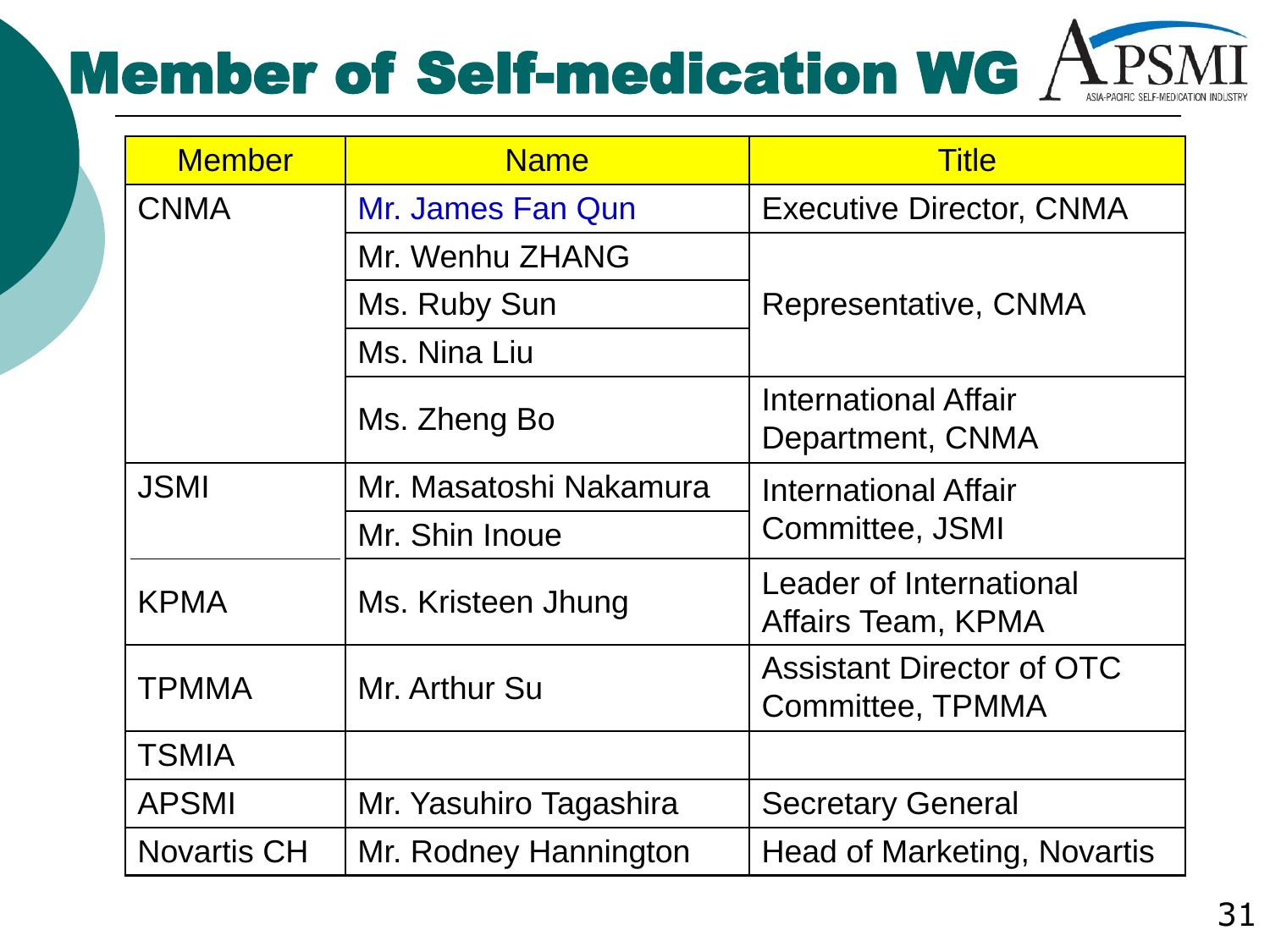

# **Other Actions in 2013**

**More communication within members**

- **- What supports members want**
- **- What information members want**

**More Contact Stakeholders e.g. International organization Authorities Healthcare Professionals**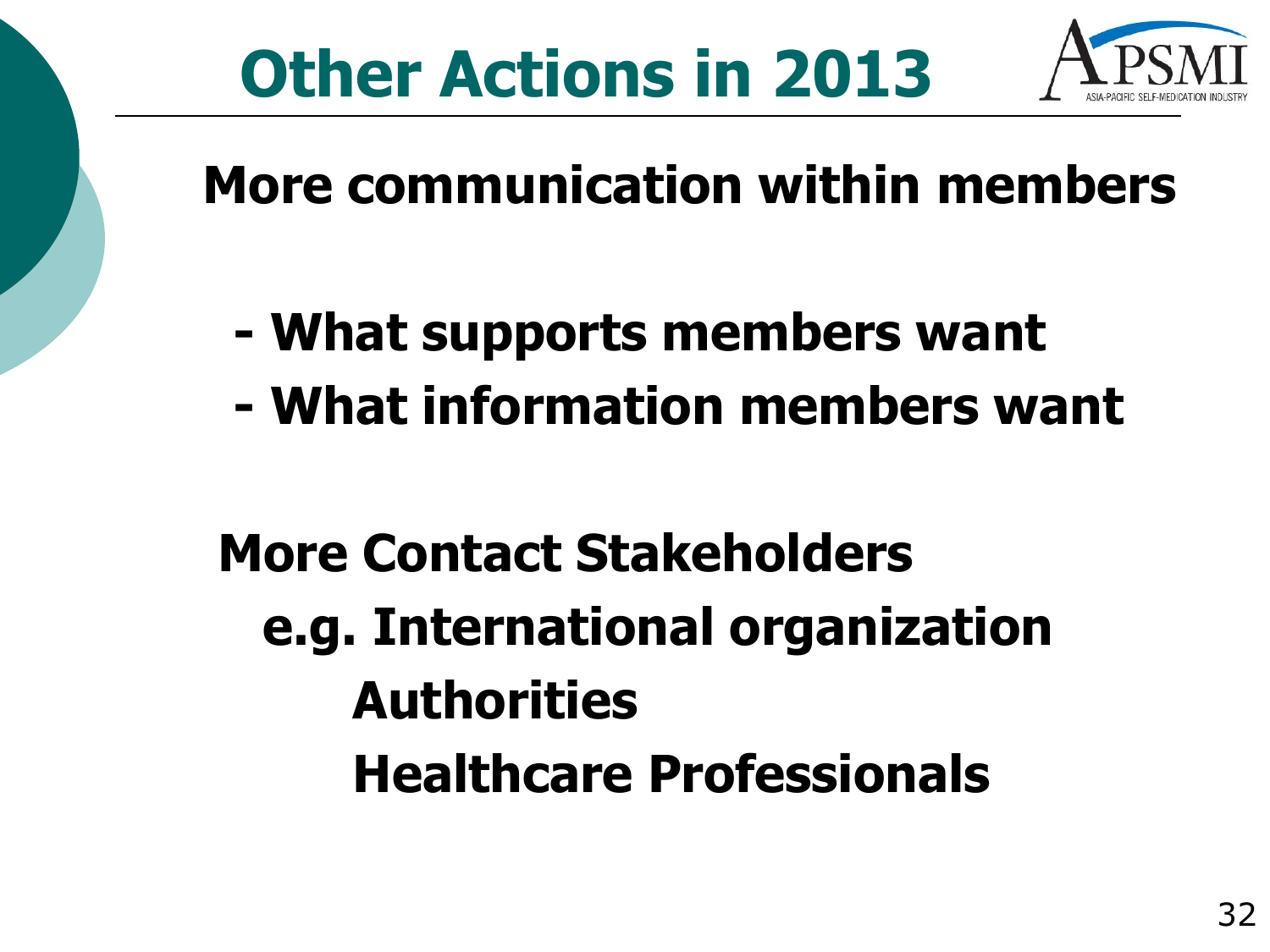

**Through the solution of problems**

**Develop the OTC Market in AP region through enhancing Self-Medication by exchanging information, sharing information and mutual understanding**

## **For saving National Health Cost**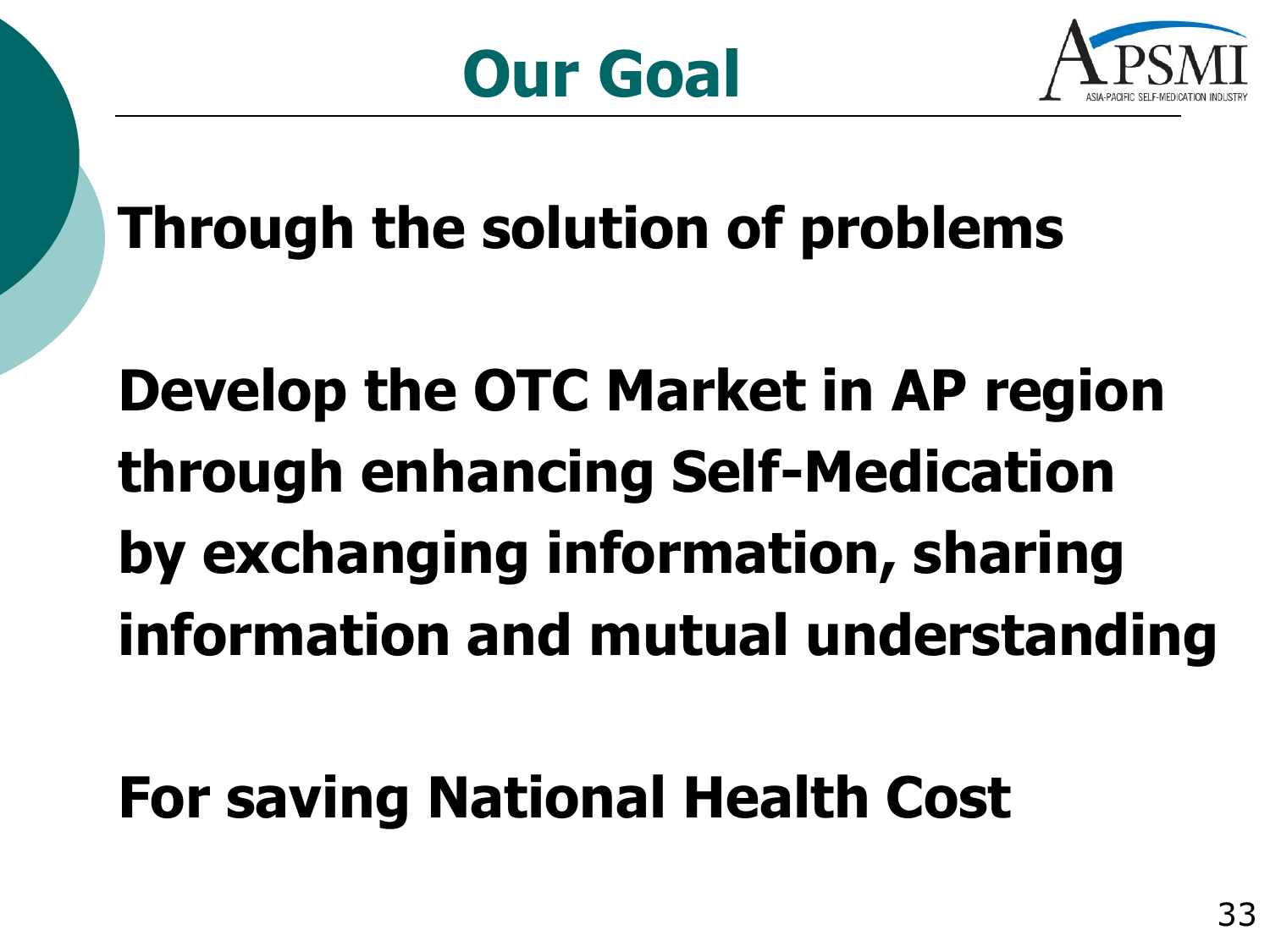

# **Account report in 2012 & Proposed Budget in 2013**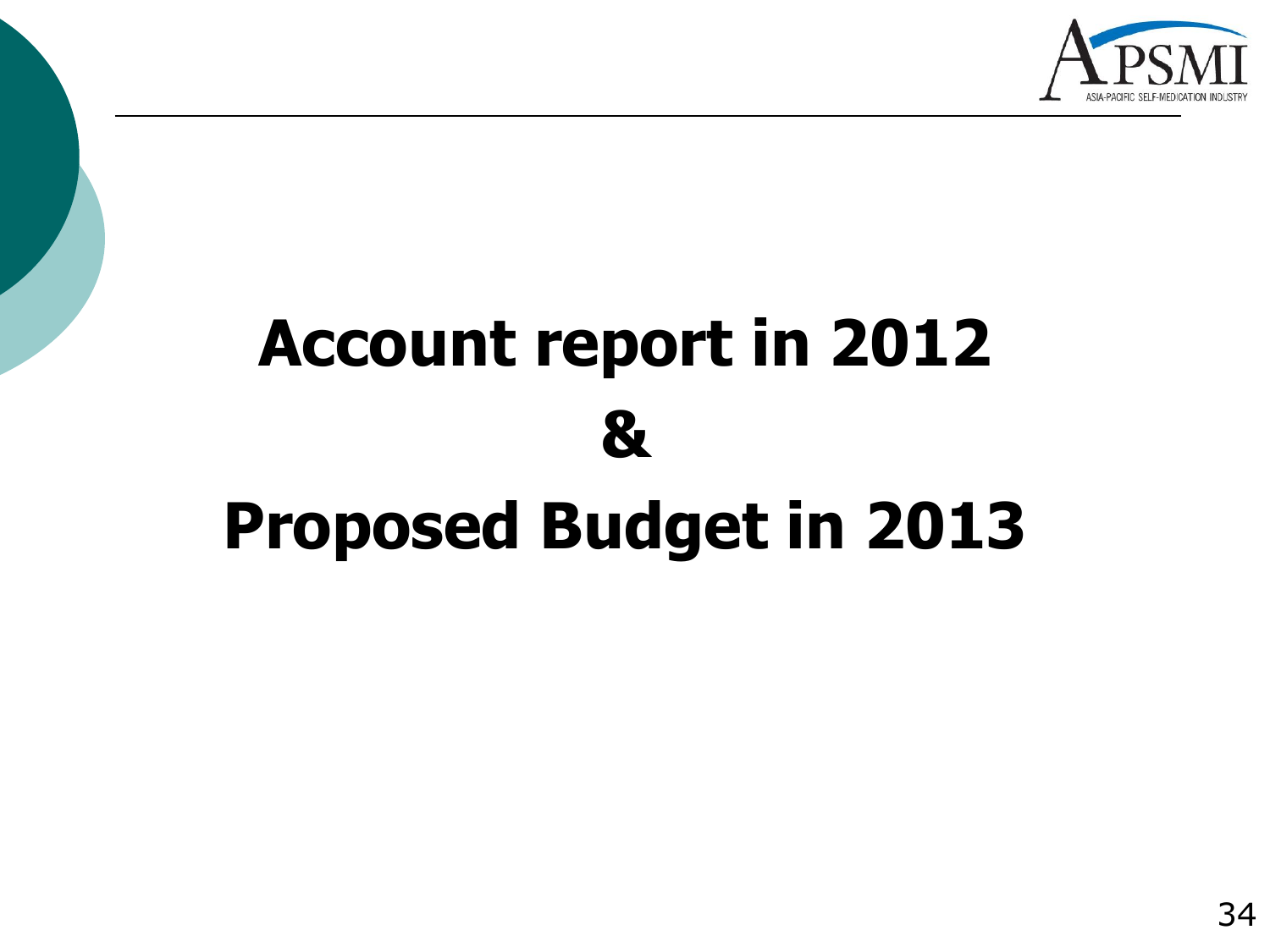# Account Repot in 2012



| <b>Income</b> |             | <b>Budget</b> |           | Income, actual |           | <b>Difference</b> |           |
|---------------|-------------|---------------|-----------|----------------|-----------|-------------------|-----------|
| Item          | <b>Note</b> | in US\$       | in JPY    | in US\$        | in JPY    | in US\$           | in JPY    |
| Annual Due    |             | 71,295        | 5,489,715 | 71,295         | 5,532,872 |                   | 43,157    |
| Carry Over    |             | 20,712        | 1,594,858 | 37,250         | 2,890,608 | 16,538            | 1,295,750 |
| Interest etc. |             |               |           | 10             | 785       | 10                | 785       |
|               | Total       | 92,007        | 7,084,573 | 108,555        | 8,424,265 | 16,548            | 1,339,692 |
| Exchange Rate | 1US\$       |               | 77JPY     |                | 77.6JPY   |                   | 77.6JPY   |

| <b>Expenditure</b>       |                            |               |           |                        |           |                   |            |
|--------------------------|----------------------------|---------------|-----------|------------------------|-----------|-------------------|------------|
|                          |                            | <b>Budget</b> |           | Expenditure, estimated |           | <b>Difference</b> |            |
| Item                     | <b>Note</b>                | in US\$       | in JPY    | in US\$                | in JPY    | in US\$           | in JPY     |
| <b>Office Rental</b>     |                            | 4,675         | 360,000   | 4,639                  | 360,000   |                   |            |
| Phone & Postage          |                            | 2,727         | 210,000   | 2,335                  | 181,222   | $-371$            | $-28,778$  |
| Internet                 | Equipments                 | 65            | 5,000     |                        |           | $-64$             | $-5,000$   |
| Web HP                   | Suporting Fee              | 649           | 50,000    | 1,289                  | 100,000   | 644               | 50,000     |
| Equipment                | Seal, Stanp, etc.          | 260           | 20,000    | 257                    | 20,000    |                   |            |
| Stationery               |                            | 195           | 15,000    | 110                    | 8,543     | $-83$             | $-6,457$   |
| Consumable               | Ink Tonaer etc.            | 649           | 50,000    | 320                    | 24,830    | $-324$            | $-25,170$  |
| Printing                 | Business Card etc.         | 758           | 58,400    | 4,436                  | 344,200   | 3,683             | 285,800    |
| Travel Fee               | WSMI, KPMA, PhAMA etc      | 30,519        | 2,350,000 | 26,696                 | 2,071,587 | $-3,588$          | $-278,413$ |
| Transportation           | Shipping Charge            |               |           | 1,933                  | 150,000   | 1,932             | 150,000    |
| Miscellaneous            | Bank Charge etc.           | 91            | 7,000     | 39                     | 3,050     | $-51$             | $-3,950$   |
| Meeting Fee              | APSMI Board Meeting (Oct.) | 12,987        | 1,000,000 | 12,887                 | 1,000,000 |                   |            |
|                          | APSMI GAM (Oct.)           | 12,987        | 1,000,000 | 12,887                 | 1,000,000 |                   |            |
| Project Cost             | Printing                   | 12,987        | 1,000,000 | 12,887                 | 1,000,000 |                   |            |
| Others                   |                            | 6,494         | 500,000   | 6,443                  | 500,000   |                   |            |
| <b>Total Expenditure</b> |                            | 86,044        | 6,625,400 | 87,158                 | 6,763,432 | 1,779             | 138,032    |
| Amount of Carry Over     |                            | 5,963         | 459,173   | 21,402                 | 1,660,833 | 15,486            | 1,201,660  |
| Total                    |                            | 92,007        | 7,084,573 | 108,560                | 8,424,265 | 17,264            | 1,339,692  |
|                          | 1US\$<br>Exchange Rate     |               | 77JPY     |                        | 77.6JPY   |                   | 77.6JPY    |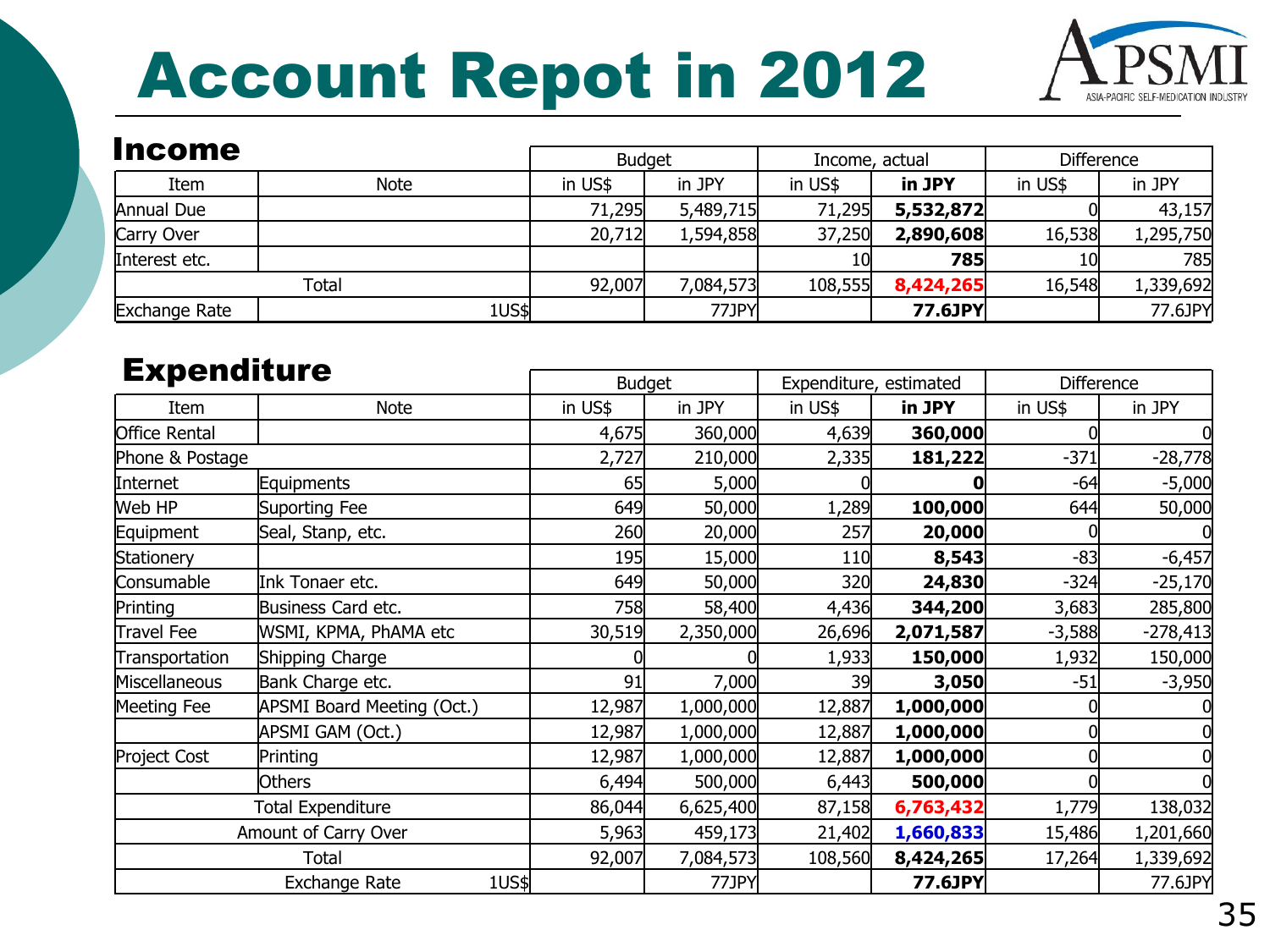# Proposed Budget in 2013  $A$

| <b>Income</b> |                  | Budget in 2013 |              | Estimate in 2012 |           | <b>Difference</b> |              |
|---------------|------------------|----------------|--------------|------------------|-----------|-------------------|--------------|
| Item          | <b>Note</b>      | in US\$        | in JPY       | in US\$          | in JPY    | in US\$           | in JPY       |
| Annual Due    |                  | 71,295         | 5,561,010    | 71,295           | 5,532,872 |                   | 28,138       |
| Carry Over    | <b>From 2012</b> | 21,292         | 1,660,833    | 37,250           | 2,890,608 | $-15,958$         | $-1,229,775$ |
| Interest etc. |                  |                |              |                  | 785       | -10               | $-785$       |
|               | Total            | 92,587         | 7,221,843    | 108,555          | 8,424,265 | $-15,968$         | 1,202,422    |
| Exchange Rate | 1US\$            |                | <b>78JPY</b> |                  | 77.6JPY   |                   | 77.6JPY      |

#### **Expenditure**

| ЕЛРОПИТИТ У              |                            | Budget in 2013 |           | Expenditure in 2012 |           | <b>Difference</b> |              |
|--------------------------|----------------------------|----------------|-----------|---------------------|-----------|-------------------|--------------|
| Item                     | Note                       | in US\$        | in JPY    | in US\$             | in JPY    | in US\$           | in JPY       |
| Office Rental            |                            | 4,615          | 360,000   | 4,639               | 360,000   |                   |              |
| Phone & Postage          |                            | 2,945          | 230,000   | 2,335               | 181,222   | 629               | 48,778       |
| Internet                 | Equipment                  | 64             | 5,000     |                     |           | 64                | 5,000        |
| Web HP                   | Suporting Fee              | 1,282          | 100,000   | 1,289               | 100,000   |                   |              |
| Equipment                | Seal, Stanp, etc.          | 64             | 5,000     | 257                 | 20,000    | $-193$            | $-15,000$    |
| Stationery               |                            | 128            | 10,000    | 110                 | 8,543     | 19                | 1,457        |
| Consumable               | Ink Tonaer etc.            | 385            | 30,000    | 320                 | 24,830    | 67                | 5,170        |
| Printing                 | Business Card etc.         | 54             | 4,200     | 4,436               | 344,200   | $-4,381$          | $-340,000$   |
| <b>Travel Fee</b>        | WSMI, KPMA, PhAMA etc      | 26,923         | 2,100,000 | 26,696              | 2,071,587 | 366               | 28,413       |
| Transportation           | Shipping Charge            | 385            | 30,000    | 1,933               | 150,000   | $-1,546$          | $-120,000$   |
| Miscellaneous            | Bank Charge etc.           | 38             | 3,000     | 39                  | 3,050     |                   | $-50$        |
| Meeting Fee              | <b>APSMI Board Meeting</b> | 12,821         | 1,000,000 | 12,887              | 1,000,000 |                   |              |
|                          | Other Meeting              | 12,821         | 1,000,000 | 12,887              | 1,000,000 |                   |              |
| Project Cost             | Printing                   | 6,410          | 500,000   | 12,887              | 1,000,000 | $-6,443$          | $-500,000$   |
| <b>Others</b>            |                            | 6,410          | 500,000   | 6,443               | 500,000   |                   |              |
| <b>Total Expenditure</b> |                            | 75,349         | 5,877,200 | 87,158              | 6,763,432 | $-11,421$         | $-886,232$   |
| Amount of Carry Over     |                            | 17,239         | 1,344,643 | 21,402              | 1,660,833 | $-4,075$          | $-316,190$   |
| Total                    |                            | 92,587         | 7,221,843 | 108,560             | 8,424,265 | $-15,495$         | $-1,202,422$ |
|                          | 1US\$<br>Exchange Rate     |                | 77JPY     |                     | 77.6JPY   |                   | 77.6JPY      |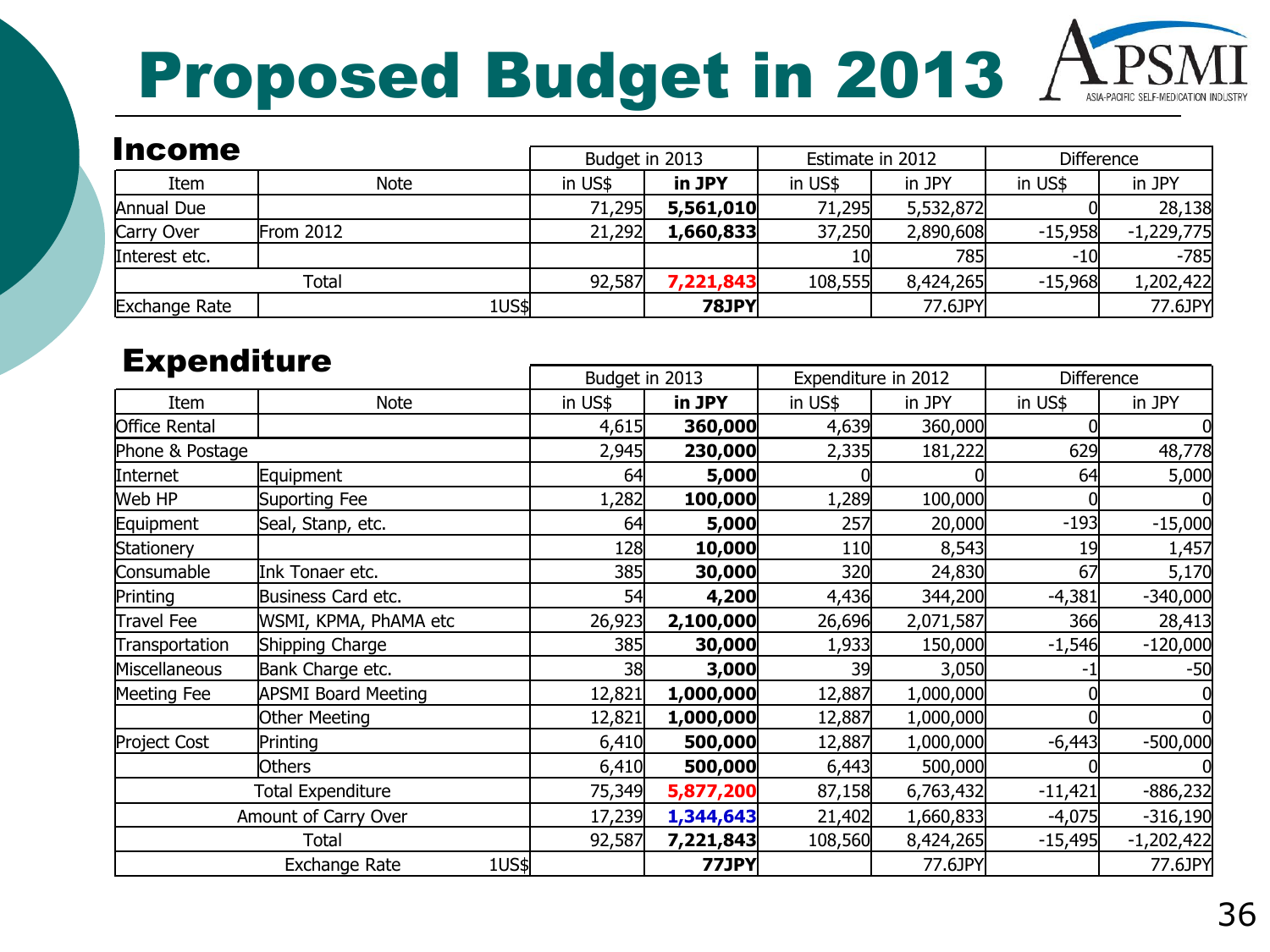

# **Principle of Annual Due**

- **1. Shared the cost of APSMI activities by each members 2. The Rule of contribution in Finance is based on market size Association Member Equivalent of 50% WSMI annual fee in previous year Corporate Member**
	- **US\$ 3,000**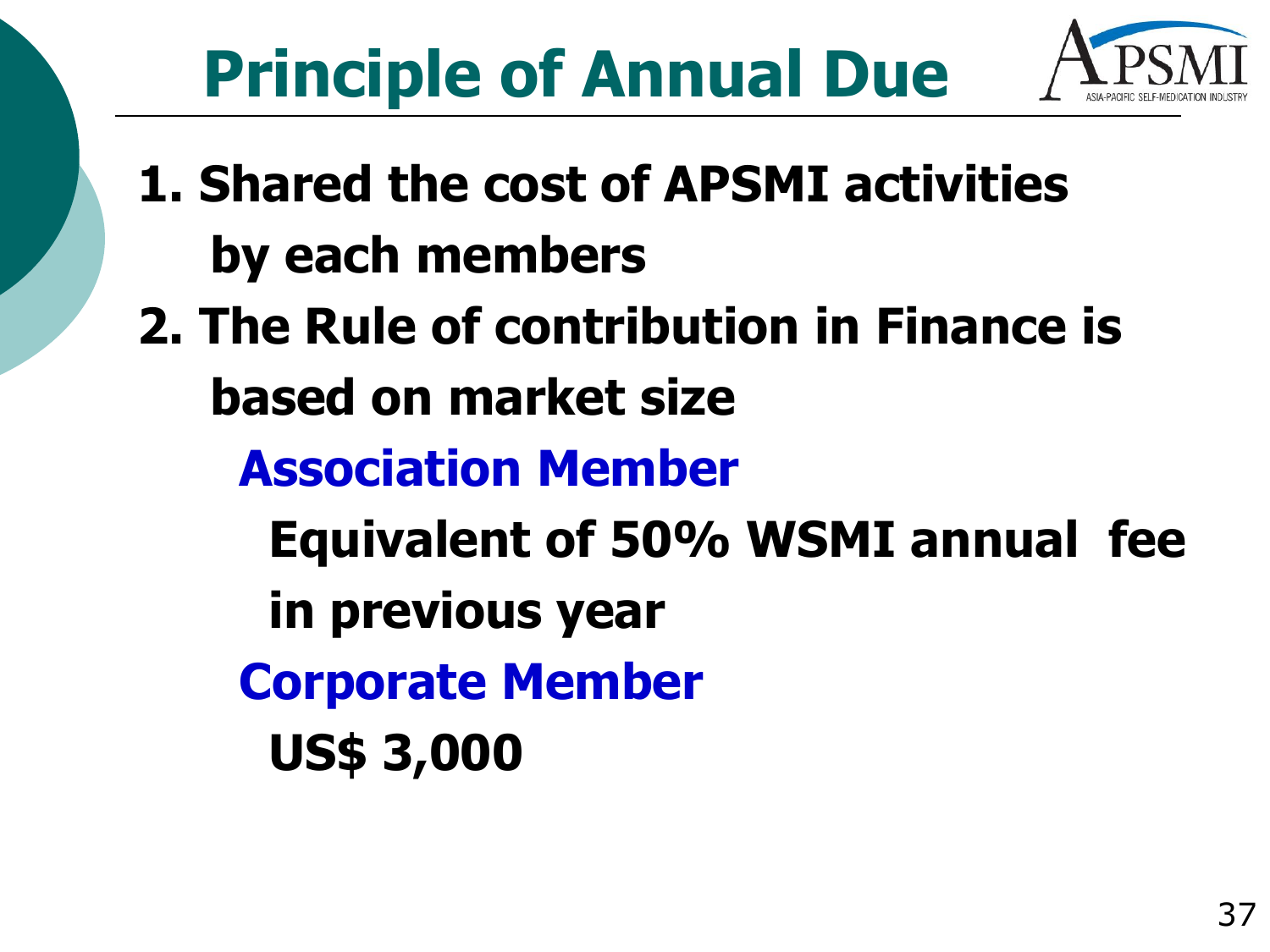## Annual Due in 2013



|                      | WSMI(CHF)    |         | APSMI(US\$) |        |
|----------------------|--------------|---------|-------------|--------|
|                      | 2010<br>2011 |         | 2011        | 2012   |
| <b>CNMA</b>          | 3,770        | 15,660  | 1,885       | 1,885  |
| <b>JSMI</b>          | 75,390       | 78,330  | 37,695      | 37,695 |
| <b>KPMA</b>          | 7,540        | 7,830   | 3,770       | 3,770  |
| <b>TPMMA</b>         | 1,890        | 1,970   | 945         | 945    |
| <b>TSMIA</b>         | 1,890        | 1,970   | O           | O      |
| Corporate<br>Member* |              |         | 27,000      | 27,000 |
| Total                | 90,480       | 105,760 | 71,295      | 71,295 |

1CHF: equivalent to 1US\$(2010)

\*Nine corporate members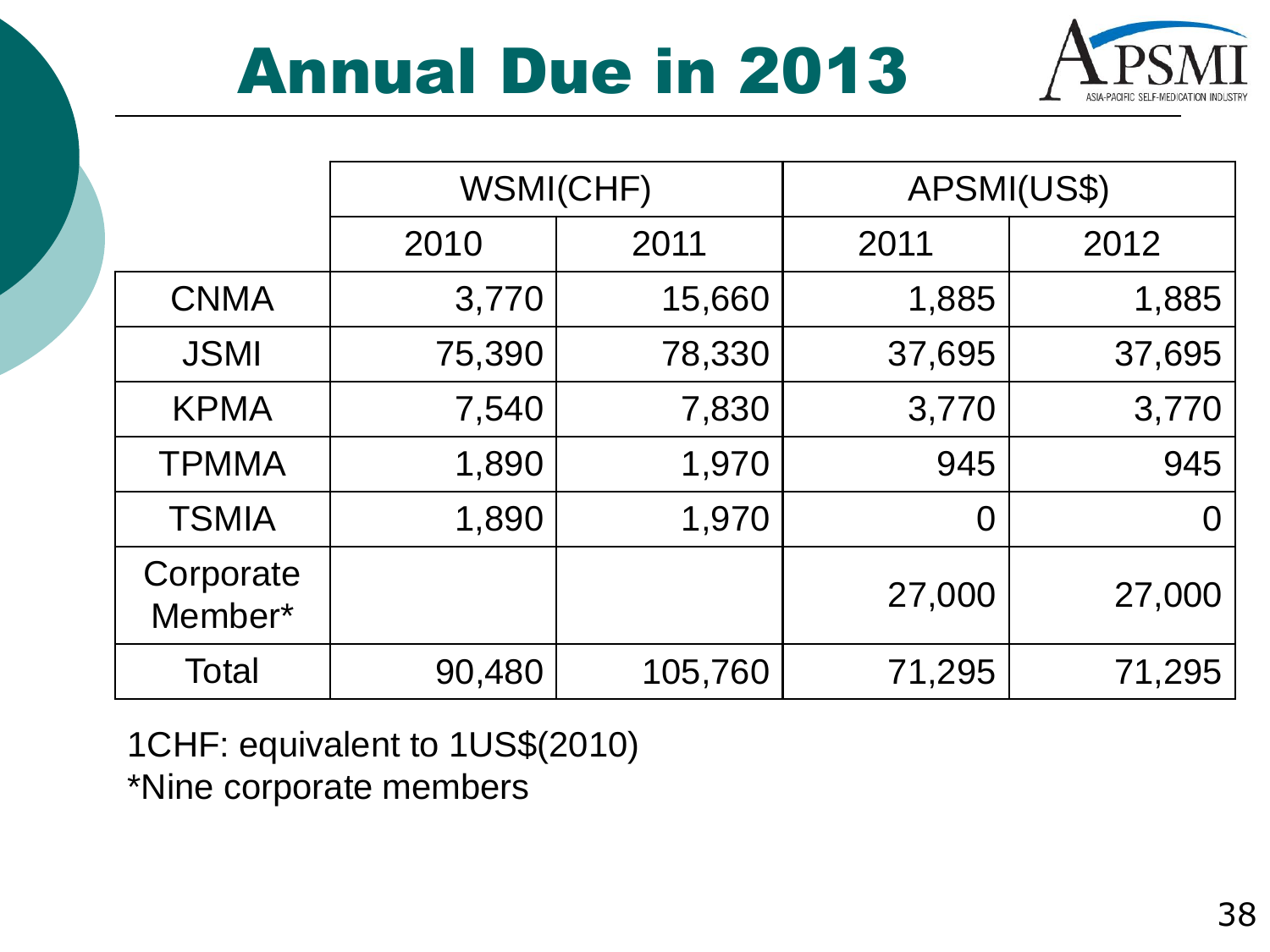

### **Not decide the venue and date now**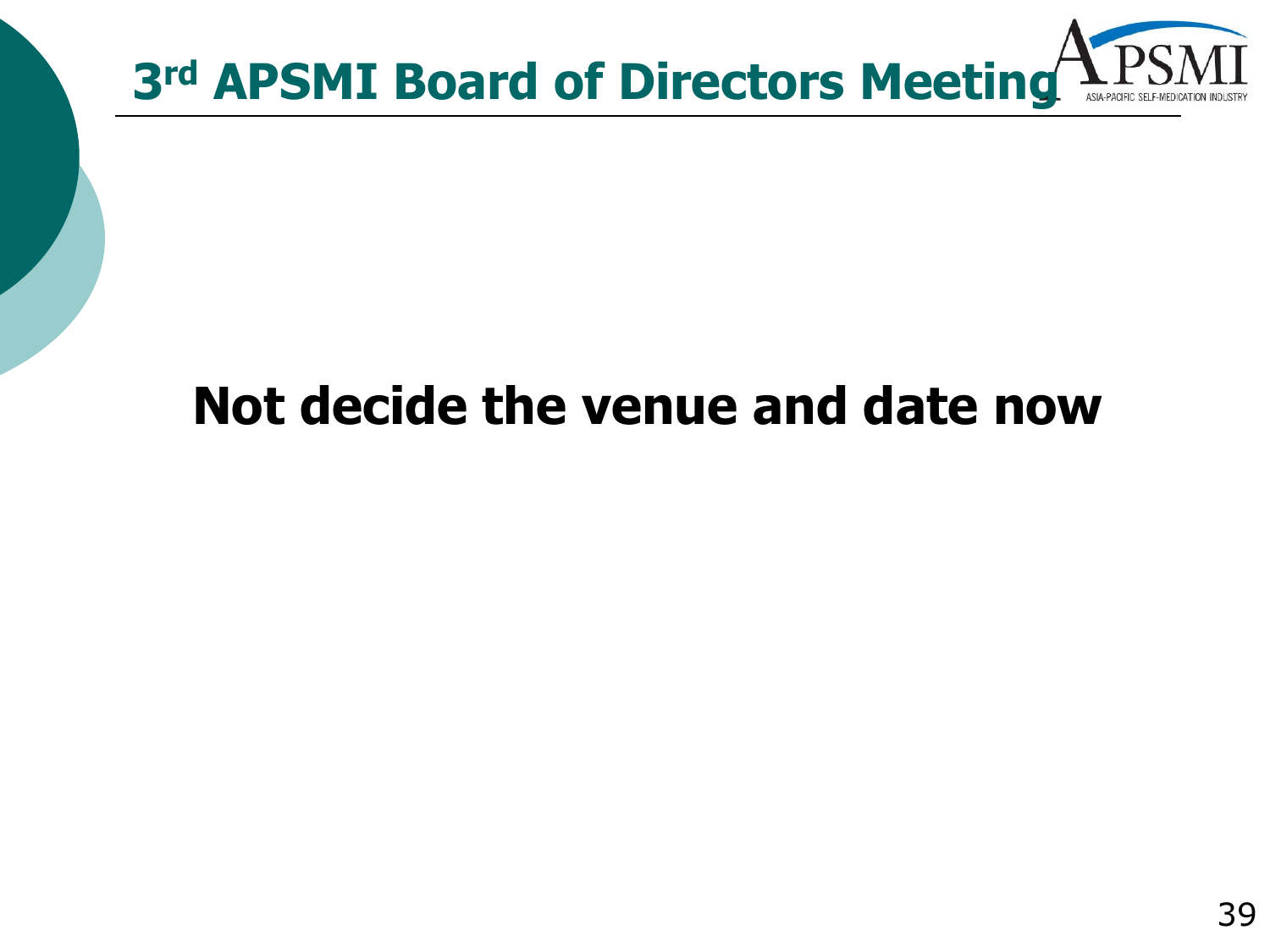## 2st APSMI GAM



### **The 2nd APSMI General Assembly Meeting will be planned as follows;**

- **Host: TSMIA ( 1st Condidate)**
- **Venue: Thailand**
- **Date: Autumn 2014**

**TSMIA is considering the host for the 2nd GAM with 10th WSMI Asia-Pacific Regional Conference.**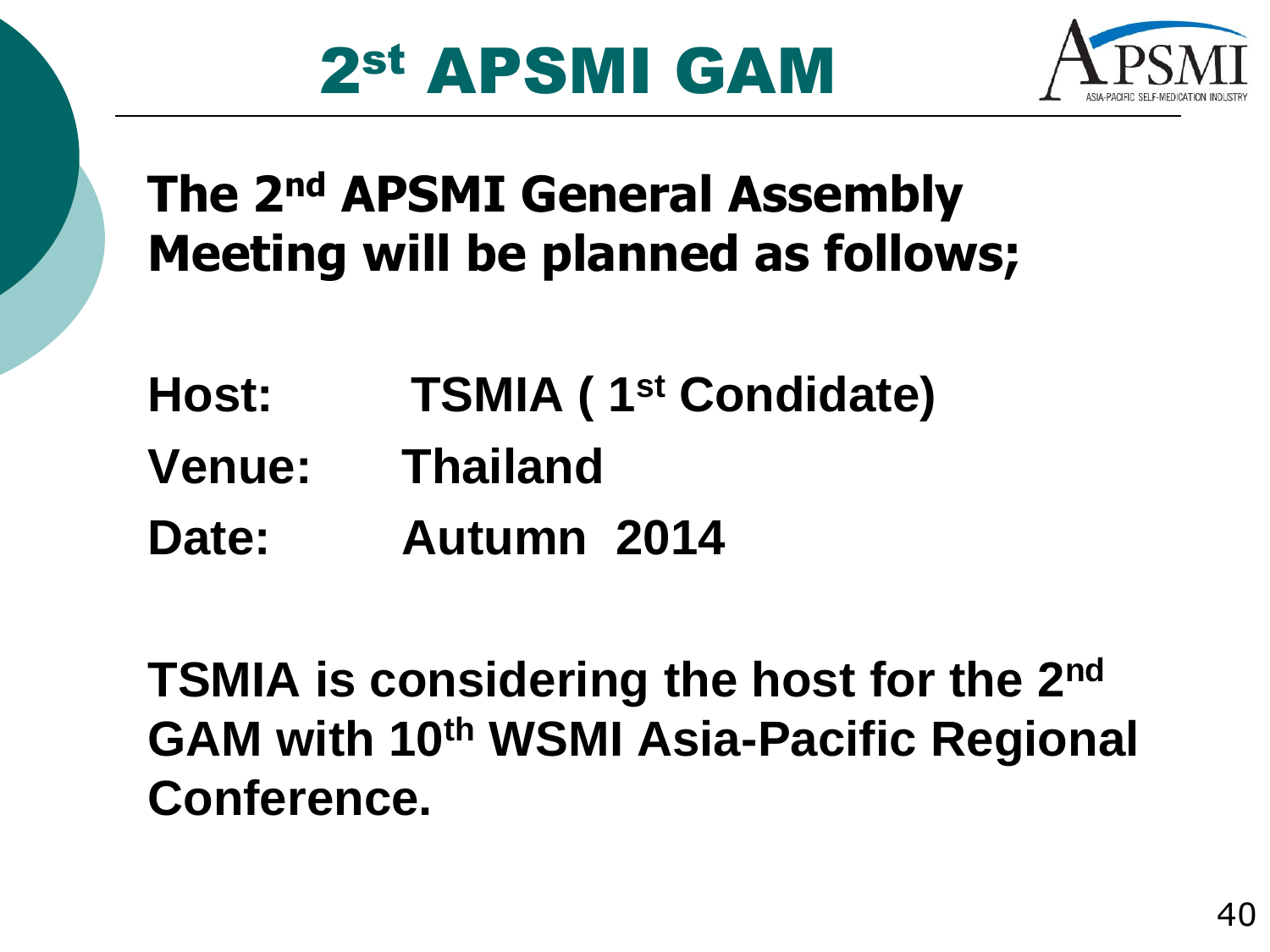# **Topics from Members' Association**

**If you have topics, please inform us.**

 **CNMA JSMI KPMA TPMMA TSMIA ASMI G. P. Farmasi PhAMA WSMI**